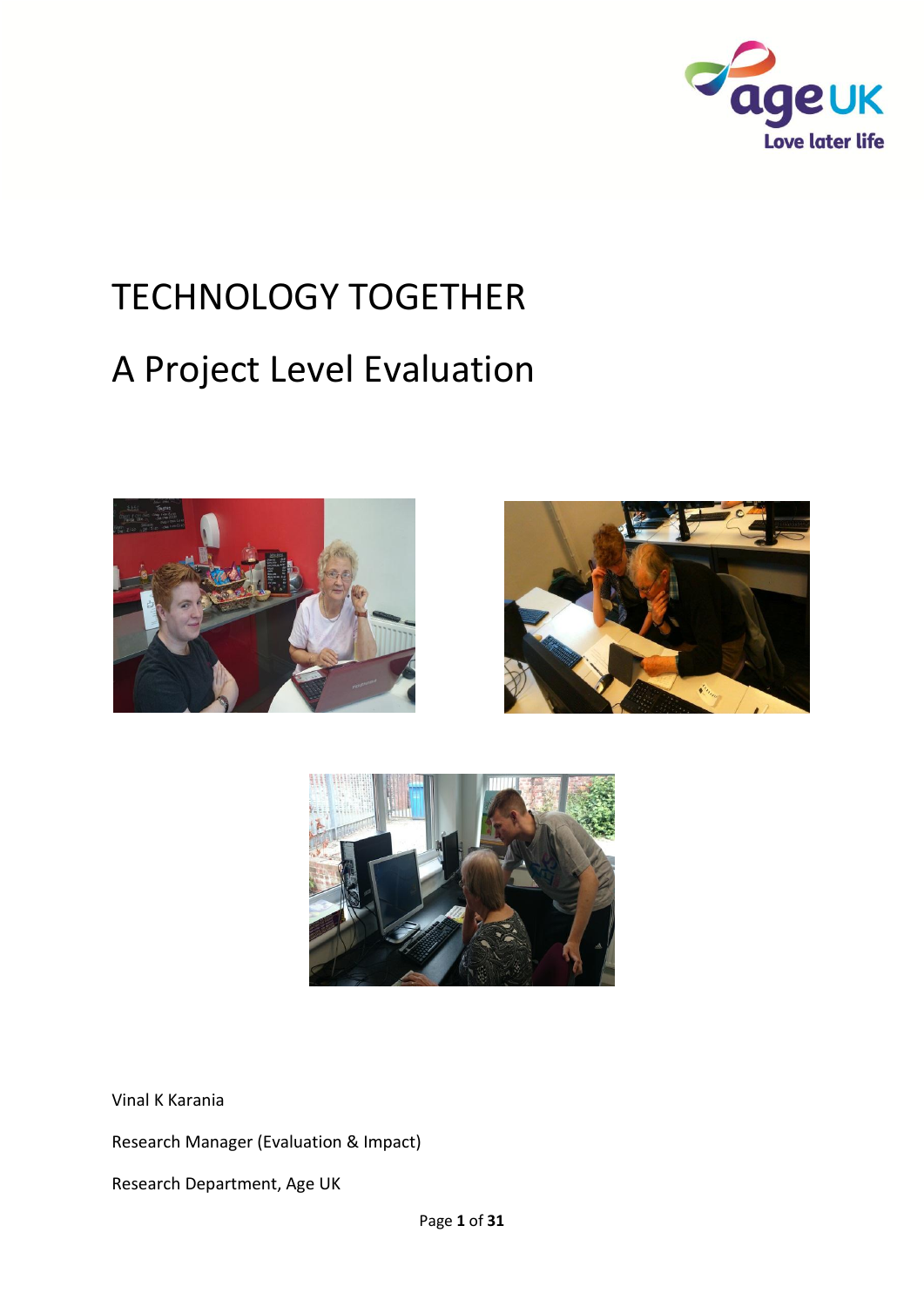

Age UK

Tavis House

1-6 Tavistock Square

London, WC1H 9NA

[Research@ageuk.org.uk](mailto:Research@ageuk.org.uk)

© Age UK Research Department (January 2015)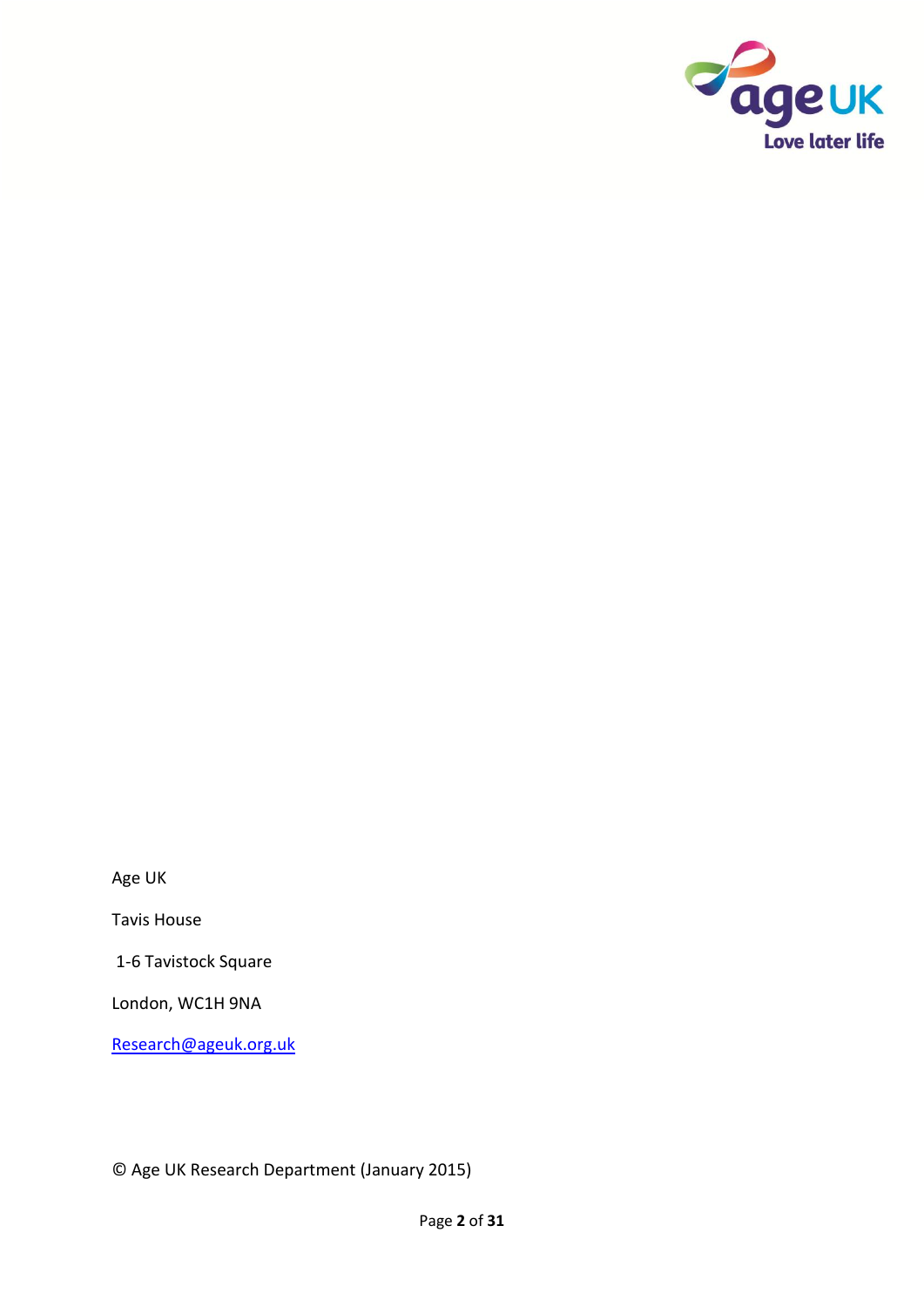

#### **Acknowledgements**

The author of this report would like to thank the representatives of local Age UK Brand Partners (London, North Craven, Salford, South Tyneside and Wirral), the Technology Together project team (in particular Sarah Stott) and older people participating in the project who shared information for this evaluation.

The author would like to give a special mention to Titilope Adekunle (Research Assistant at Age UK) for supporting the author in carrying out interviews with older people participating in the project.

#### **Author**



Vinal K Karania is Research Manager at Age UK with responsibility for Evaluation & Impact. He designs, manages and carries out research evaluation in support of the Charity's objectives. He supports colleagues in the Charity and local Age UK Brand Partners to understand and develop evaluation systems and processes across delivery programmes, ensuring that appropriate methodologies are recognised and used. He can be contacted at [Vinal.Karania@ageuk.org.uk](mailto:Vinal.Karania@ageuk.org.uk) or on 020-3033-1182.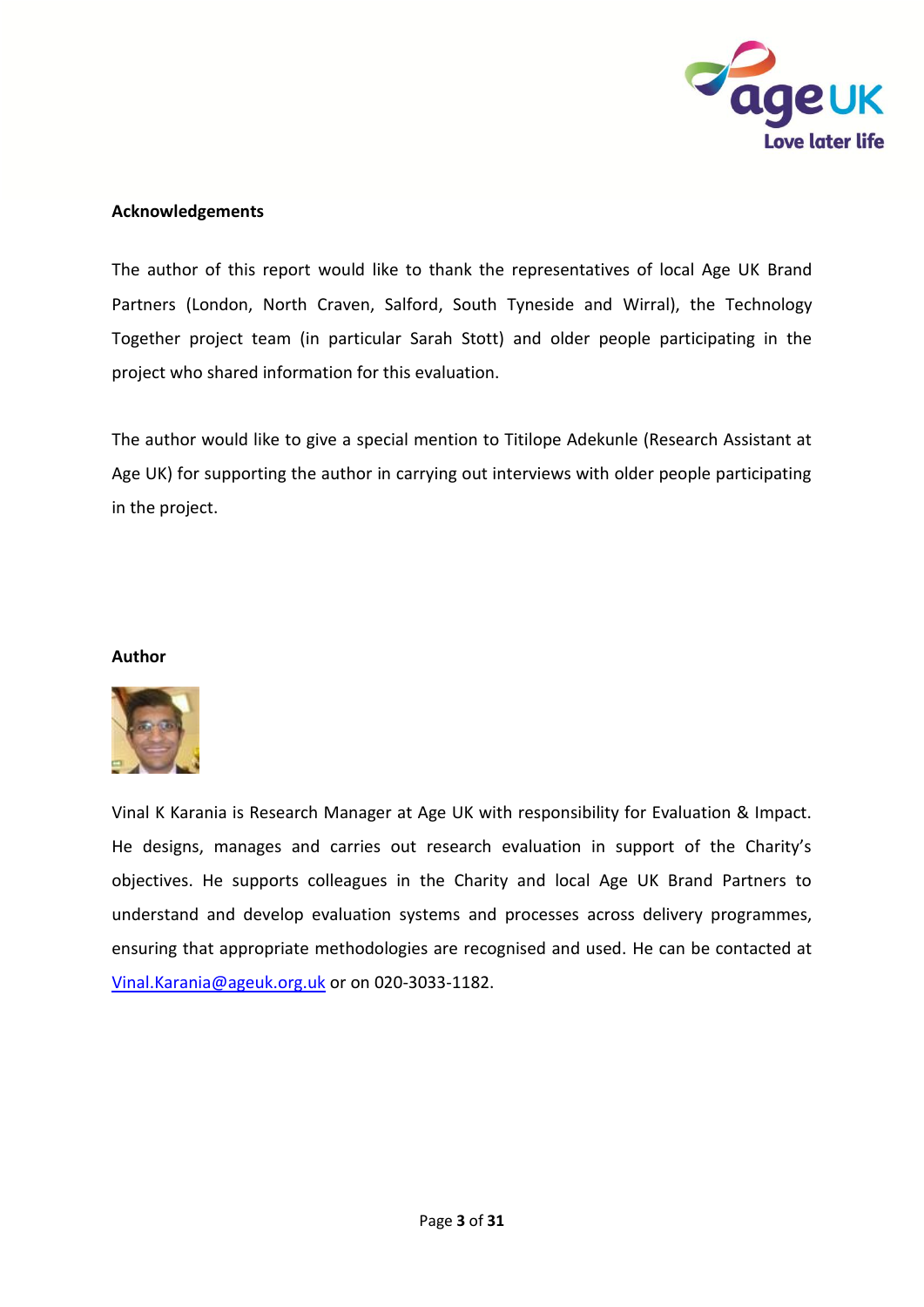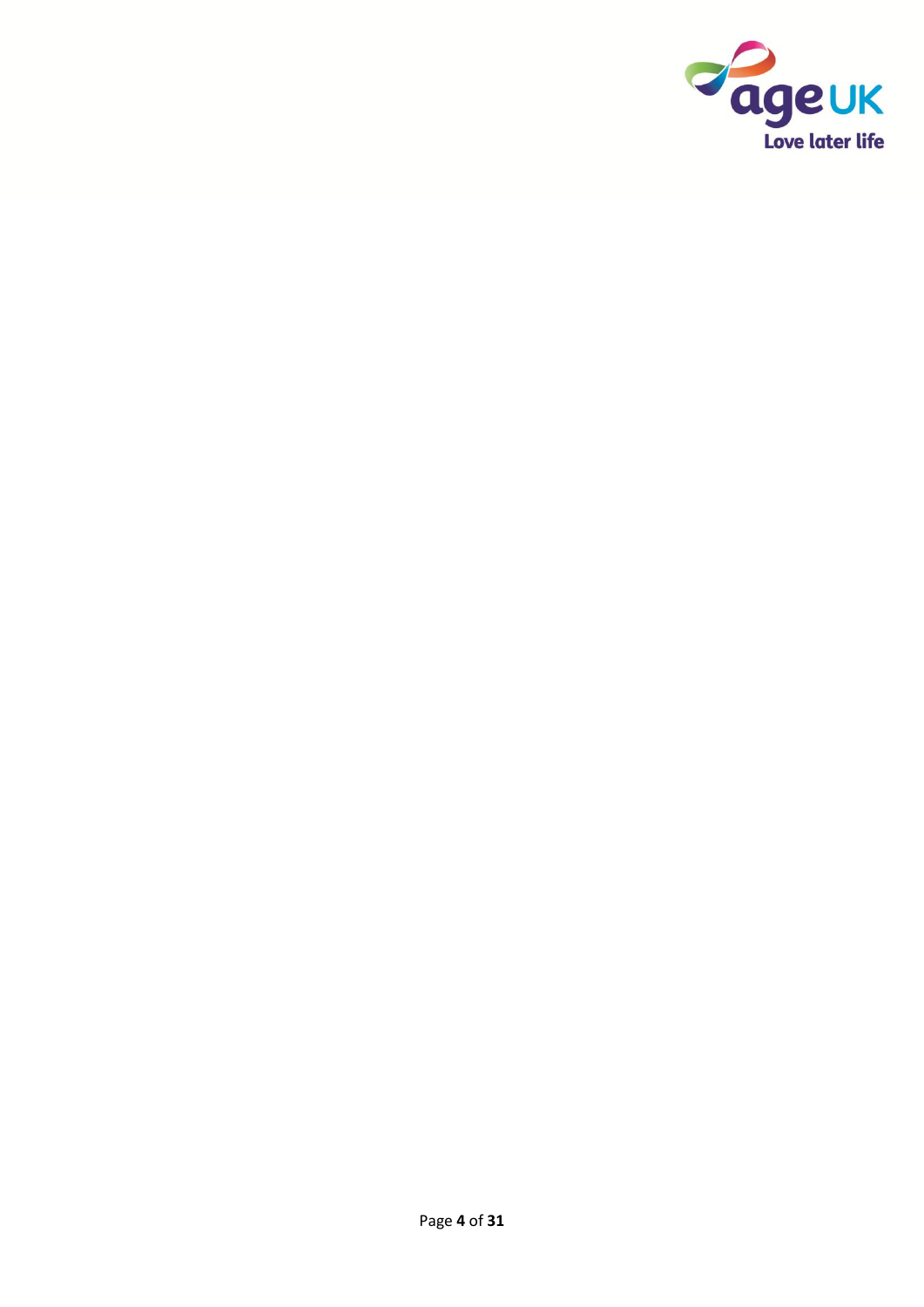

### **Contents**

| How successful was the project in recruiting socially isolated older people?7  |
|--------------------------------------------------------------------------------|
|                                                                                |
|                                                                                |
|                                                                                |
|                                                                                |
|                                                                                |
|                                                                                |
|                                                                                |
|                                                                                |
|                                                                                |
|                                                                                |
|                                                                                |
|                                                                                |
| How did older people find the experience of participating in this project?16   |
|                                                                                |
|                                                                                |
|                                                                                |
| What did younger people get out from their volunteering experience? 18         |
| How did younger people find the experience of volunteering for this project?19 |
|                                                                                |
|                                                                                |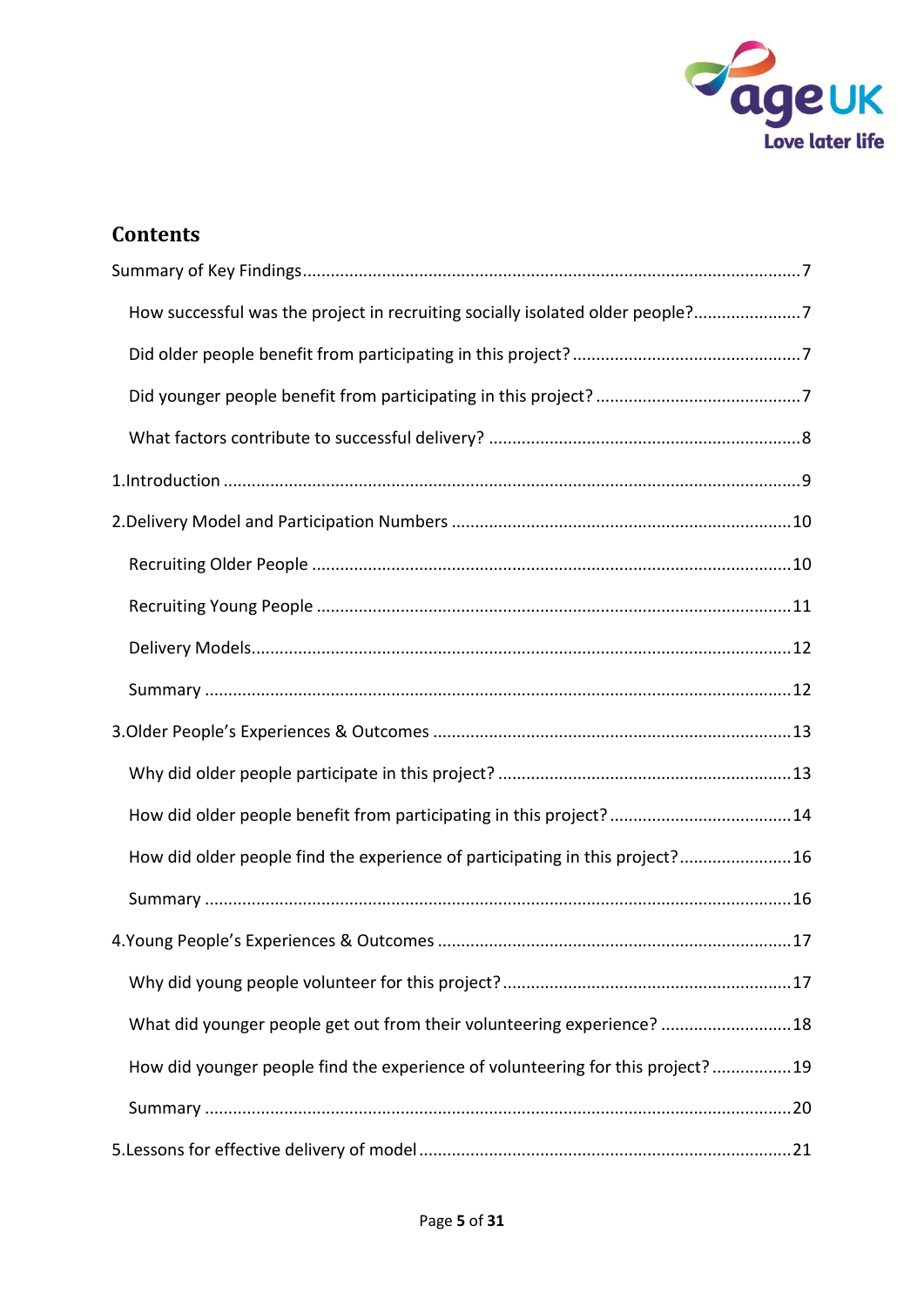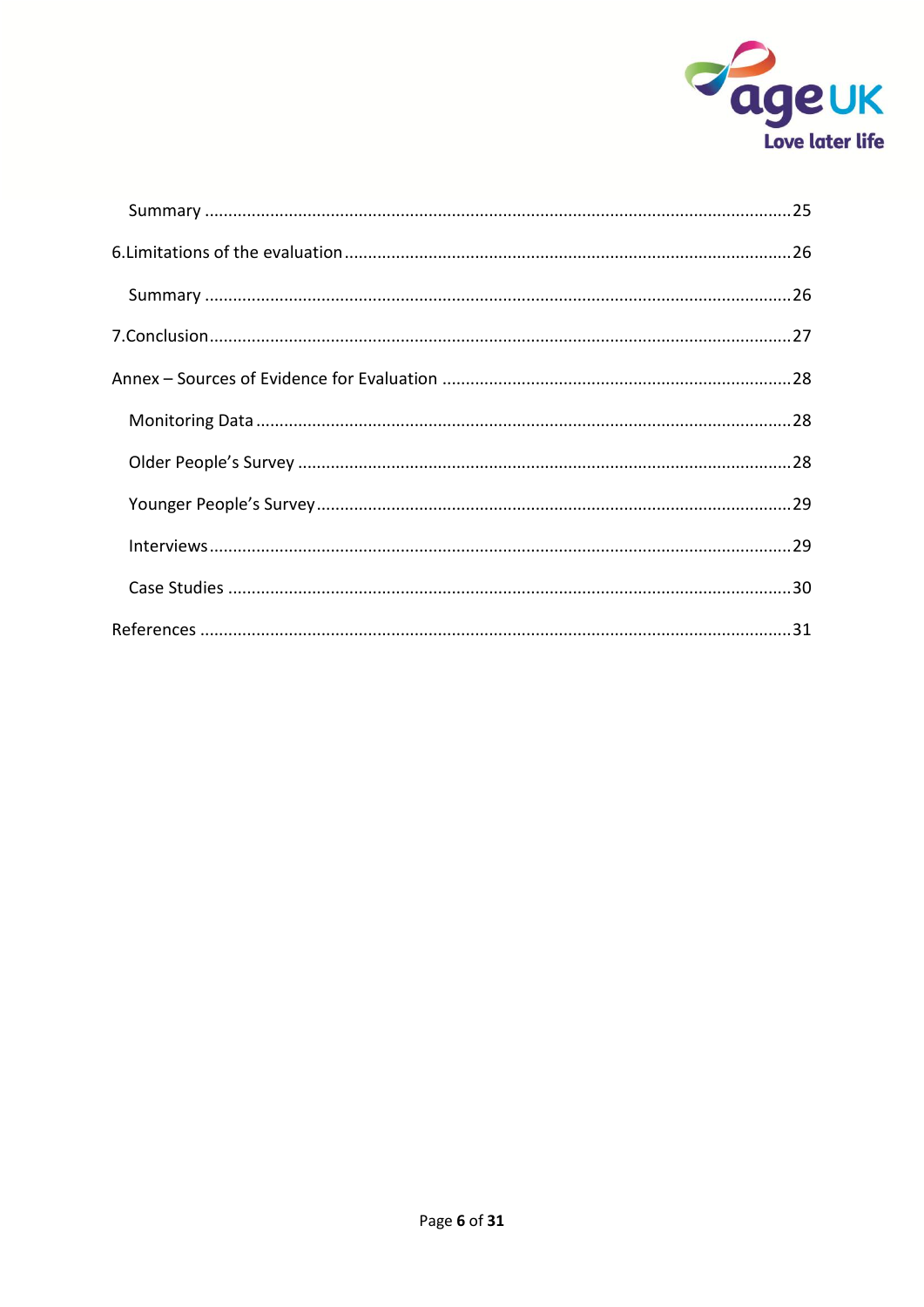

#### <span id="page-6-0"></span>**Summary of Key Findings**

The summary of the key findings should be considered indicative. They are based on a relatively low sample size, whose representativeness cannot be determined. However, these findings are consistent with those of similar other projects.

#### <span id="page-6-1"></span>How successful was the project in recruiting socially isolated older people?

- The project recruited 264 older people onto the project (176% of project target)
- The project recruited 106 young people as volunteers (212% of project target)
- There was variation among local Age UK Brand Partners in how older people were supported and the extent to which recruitment targets were exceeded
- The project did not define what is meant by social isolation and therefore there is no information to understand the profile of older people recruited in terms of the extent to which they are or are not socially isolated

#### <span id="page-6-2"></span>Did older people benefit from participating in this project?

- Older people gained knowledge and skills, and used these to carry out various activities of interest using digital technology and the internet
- Older people enjoyed their experience of participating in the project

#### <span id="page-6-3"></span>Did younger people benefit from participating in this project?

- Young people became more confident and developed their skills
- Young people improved their emotional well-being
- Young people improved their understanding of life as an older person
- Young people enjoyed their volunteering experience, and found it rewarding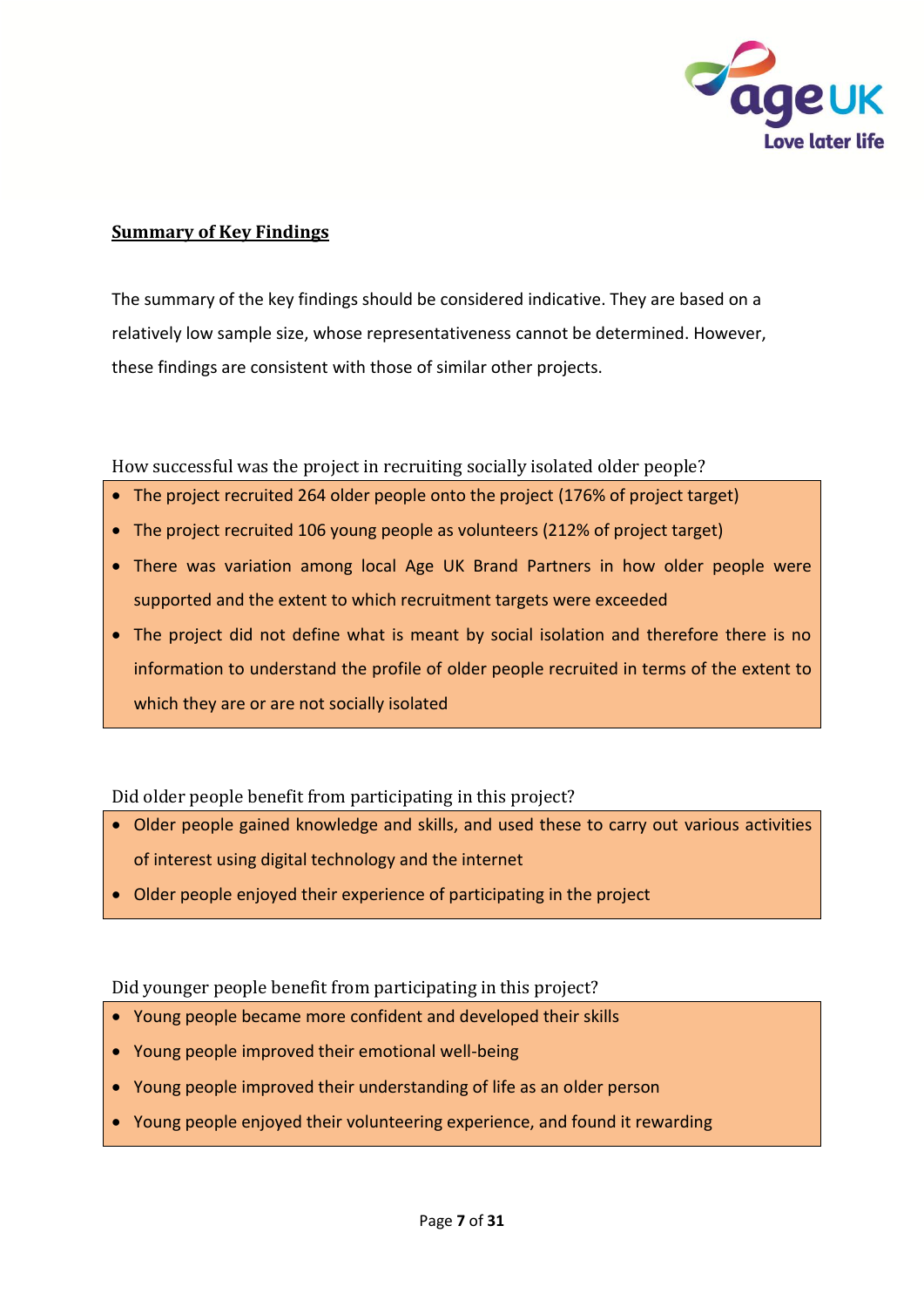

<span id="page-7-0"></span>What factors contribute to successful delivery?

- Local Age UK Brand Partners having and using a lead in time, preferable a minimum two months, before delivery begins
- Local Age UK Brand Partners having and using the opportunity to meet with each other
- Making sure the venue is suitable
- Making sure the equipment and material are available in a timely manner, and are suitable and accessible
- Tailoring the contents to suit the goals and needs of older people but ensuring, if required, the basics are covered
- Making sure the age group of volunteers wishing to be used fits with the delivery timeline for the project
- Ensuring volunteers have appropriate the social skills
- Having staff and volunteers who are patient and friendly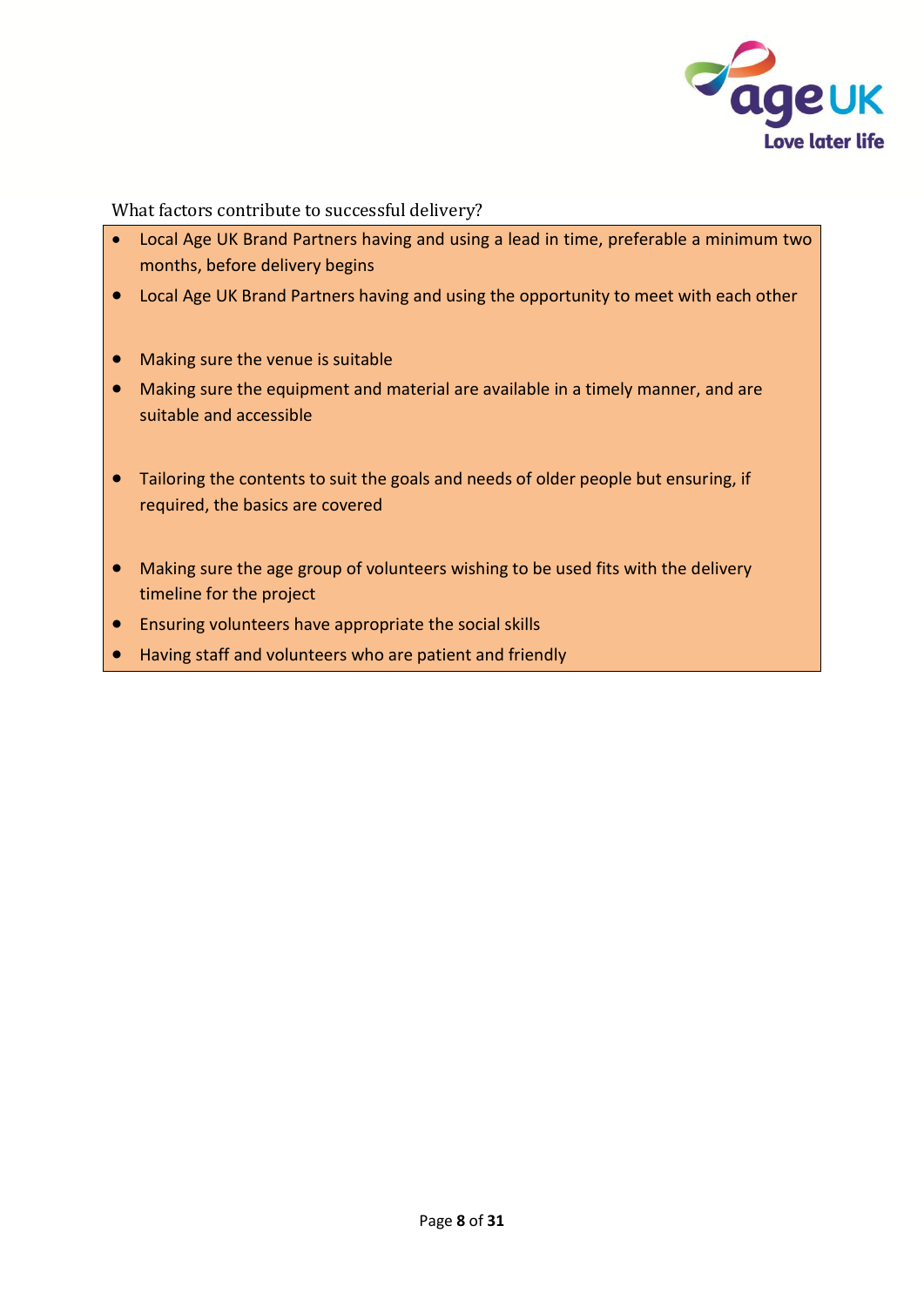

#### <span id="page-8-0"></span>**1. Introduction**

**.** 

- 1.1. Technology Together is a digital inclusion project that was delivered between April 2014 and October 2014 across five areas of England. The project was delivered by five Age UK Brand Partners: London, North Craven, Salford, South Tyneside and Wirral. The project was funded by money raised by Age UK and YouthNet, as the joint Virgin London Marathon Charity of the Year 2013.
- 1.2. The Technology Together project is a collaborative project between Age UK and YouthNet to develop an intergenerational model that uses young volunteers to help older people develop their knowledge and understanding of what is and how to use technology. The project initially ran a pilot between October 2012 and March 2013 that was delivered by Age UK Cheshire East and Age UK Wirral<sup>1</sup>.
- 1.3. The aim of the project delivered between April 2014 and October 2014 was to support socially isolated older people to begin to develop the skills to use technology to remain in contact with friends and family, along with providing an accessible way to introduce them to the benefits of the digital world. It was also aimed at providing young people with the opportunity to engage with their community and develop their own personal skills.
- 1.4. This report presents the findings of the evaluation of the Technology Together project. Section 2 of this evaluation report describes the delivery model (including participation numbers). Section 3 discusses the experiences of older people, followed by the experiences of younger people in section 4. Section 5 outlines some of areas that have been highlighted as important to the successful delivery of this type of project. Section 6 describes some of the limitations of the evaluation, and section 7 concludes this report with a summary of the overall assessment of the success this project in meeting its aims.

<sup>1</sup> References to the evaluation of these pilots are mentioned in the *References section* of this report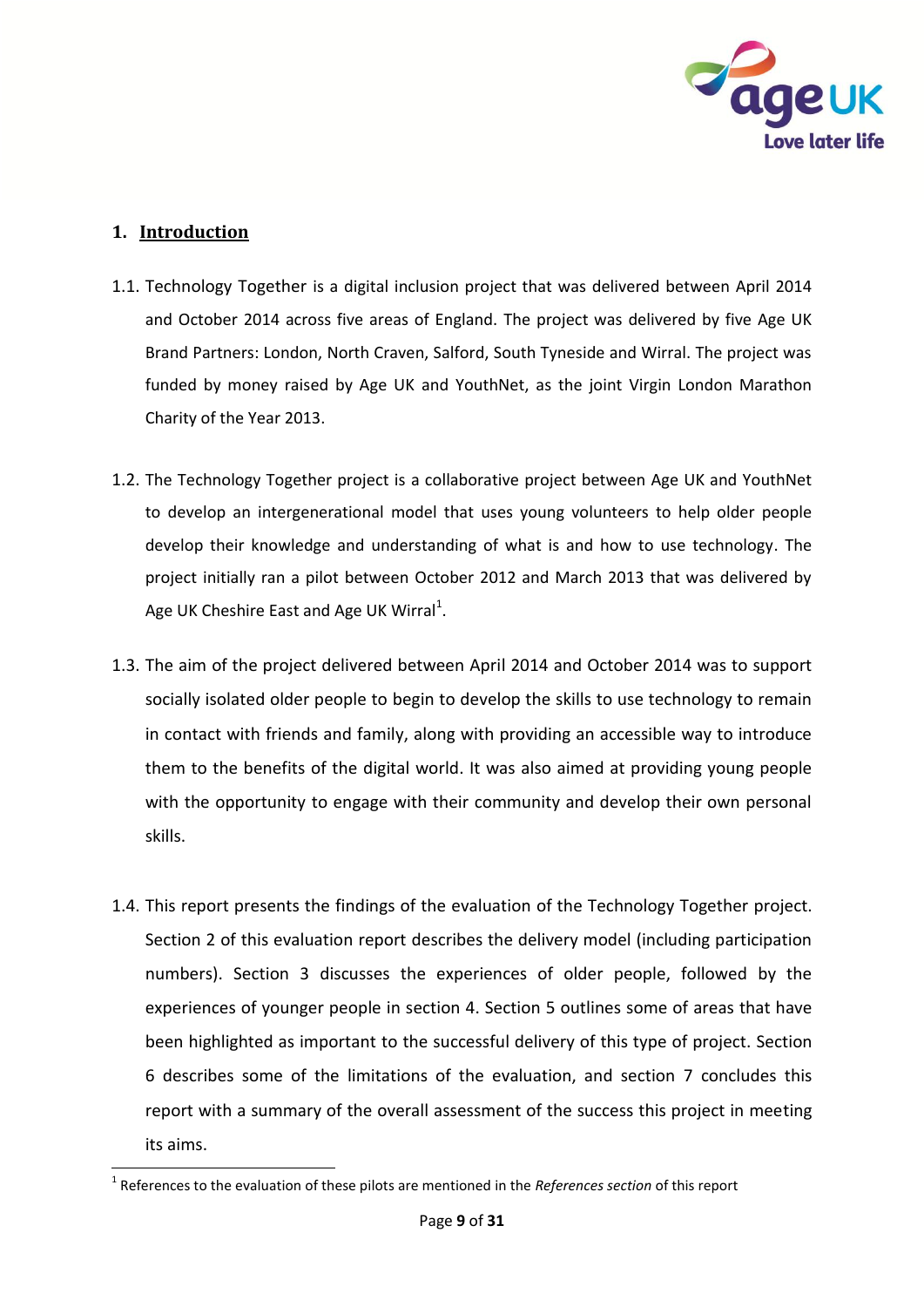

#### <span id="page-9-0"></span>**2. Delivery Model and Participation Numbers**

2.1. In this section the evaluation report presents information on the models used to deliver the Technology Together project, including how older people and younger people were recruited.

#### <span id="page-9-1"></span>Recruiting Older People

- 2.2. Local Age UK Brand Partners used a variety of different avenues to recruit older people to the project. They advertised the project through word of mouth; in local newsletters, shops and clubs; through social media; through older people forums; and through referrals from other services, including day-care centres, befriending services and social services. The avenues used to recruit older people varied among the local Age UK Brand Partners. These recruitment avenues appear to have been successful.
- 2.3. The local Age UK Brand Partners were expected to recruit 30 older people onto the project, a total of 150 for the whole project. As shown in table 1 the total number of older people recruited onto the project exceeded the target for the whole project (reaching 264) but there was variation between Age UK Brand Partners.

| Age UK Brand Partner | London | North Craven | Salford | South Tyneside | Wirral | Total |
|----------------------|--------|--------------|---------|----------------|--------|-------|
| Target               | 30     | 30           | 30      | 30             | 30     | 150   |
| Actual               | 33     | 32           | 70      | 48             | 81     | 264   |
| Targey Achieved      | 110%   | 107%         | 233%    | 160%           | 270%   | 176%  |

Table 1: Number of older people recruited to project

2.4. All the local Age UK Brand Partners exceeded their individual target of recruiting 30 older people. London and North Craven recruited a little over 30 older people. South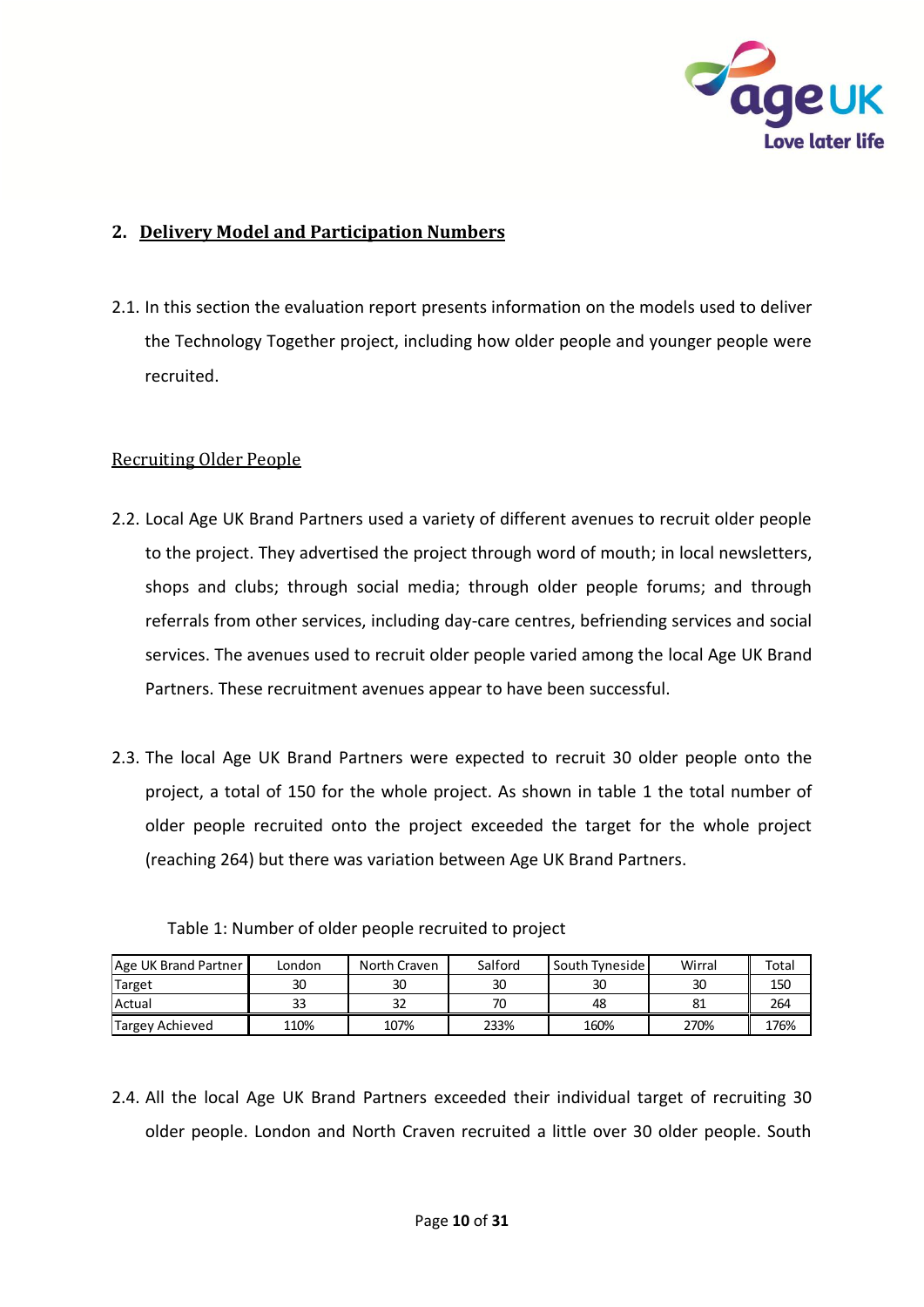

Tyneside recruited almost two-third more older people than the target, with Salford and Wirral recruiting more than double the target number of older people.

2.5. There was no single definition of what was meant by social isolation and therefore older people recruited to this project are likely to have been from all parts of the social isolation spectrum, possibly ranging from those at the very low end (or not socially isolated) to those who are very socially isolated.

#### <span id="page-10-0"></span>Recruiting Young People

- 2.6. Local Age UK Brand Partners recruited young people to the project through advertising the opportunities on social media and through their networks, and actively approaching educational establishments and local voluntary organisations.
- 2.7. The local Age UK Brand Partners were expected to recruit 10 older people onto the project, a total of 50 for the whole project. As shown in table 1 the total number of young people recruited to volunteer on the project exceeded the target for the whole project (reaching 106) but there was variation between Age UK Brand Partners.

| $\frac{1}{2}$ and $\frac{1}{2}$ . The model of $\frac{1}{2}$ below to the condition of the project |        |              |         |                |        |       |
|----------------------------------------------------------------------------------------------------|--------|--------------|---------|----------------|--------|-------|
| Age UK Brand Partner                                                                               | London | North Craven | Salford | South Tyneside | Wirral | Total |
| Target                                                                                             |        | 10           | 10      | 10             |        | 50    |
| Actual                                                                                             | 16     |              | 26      | 28             |        | 106   |
| <b>Targey Achieved</b>                                                                             | 160%   | 230%         | 260%    | 280%           | 130%   | 212%  |

Table 2: Number of young people recruited to volunteer on the project

2.8. All the local Age UK Brand Partners exceeded their individual target of recruiting 10 younger people. Wirral recruited a little over 10 young people, with London recruiting almost double the target number of young people. North Craven, Salford and South Tyneside recruiting more than double the target number of young people.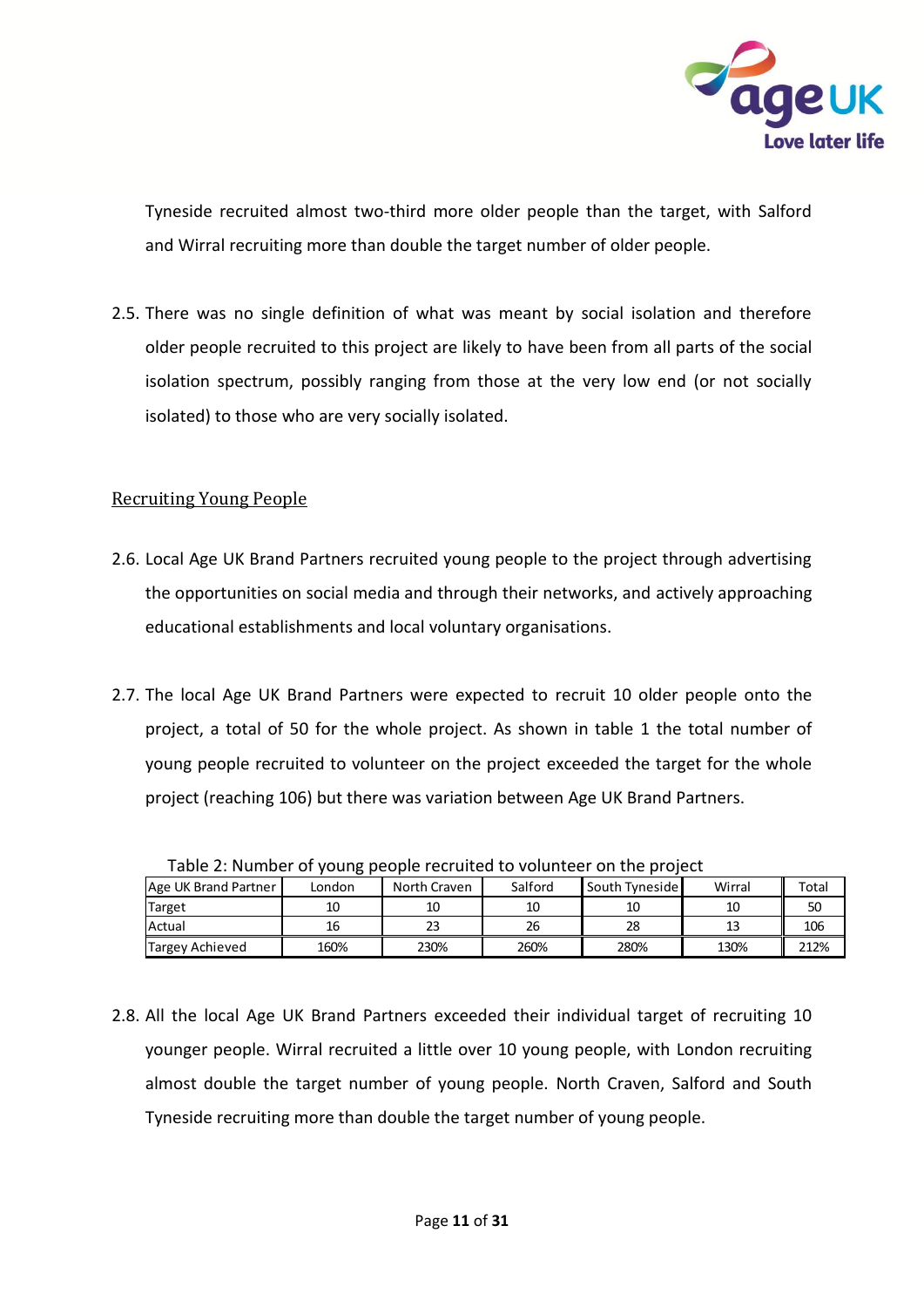

#### <span id="page-11-0"></span>Delivery Models

2.9. All the Local Age UK Partners developed and delivered the Technology Together project in their own way. This meant that there was a variety of delivery models located at many different venues: older people received one-to-one support from volunteers or as part of a group; sessions were held at Age UK centres, pubs or educational establishments with some providing refreshments and the opportunity for older people to chat and mingle. In all cases the support was tailored to the needs of older people.

#### <span id="page-11-1"></span>**Summary**

- The project recruited 264 older people onto the project (176% of project target)
- The project recruited 106 young people as volunteers (212% of project target)
- There was variation among local Age UK Brand Partners in how older people were supported and the extent to which recruitment targets were exceeded
- The project did not define what is meant by social isolation and therefore there is no information to understand the profile of older people recruited in terms of the extent to which they are or are not socially isolated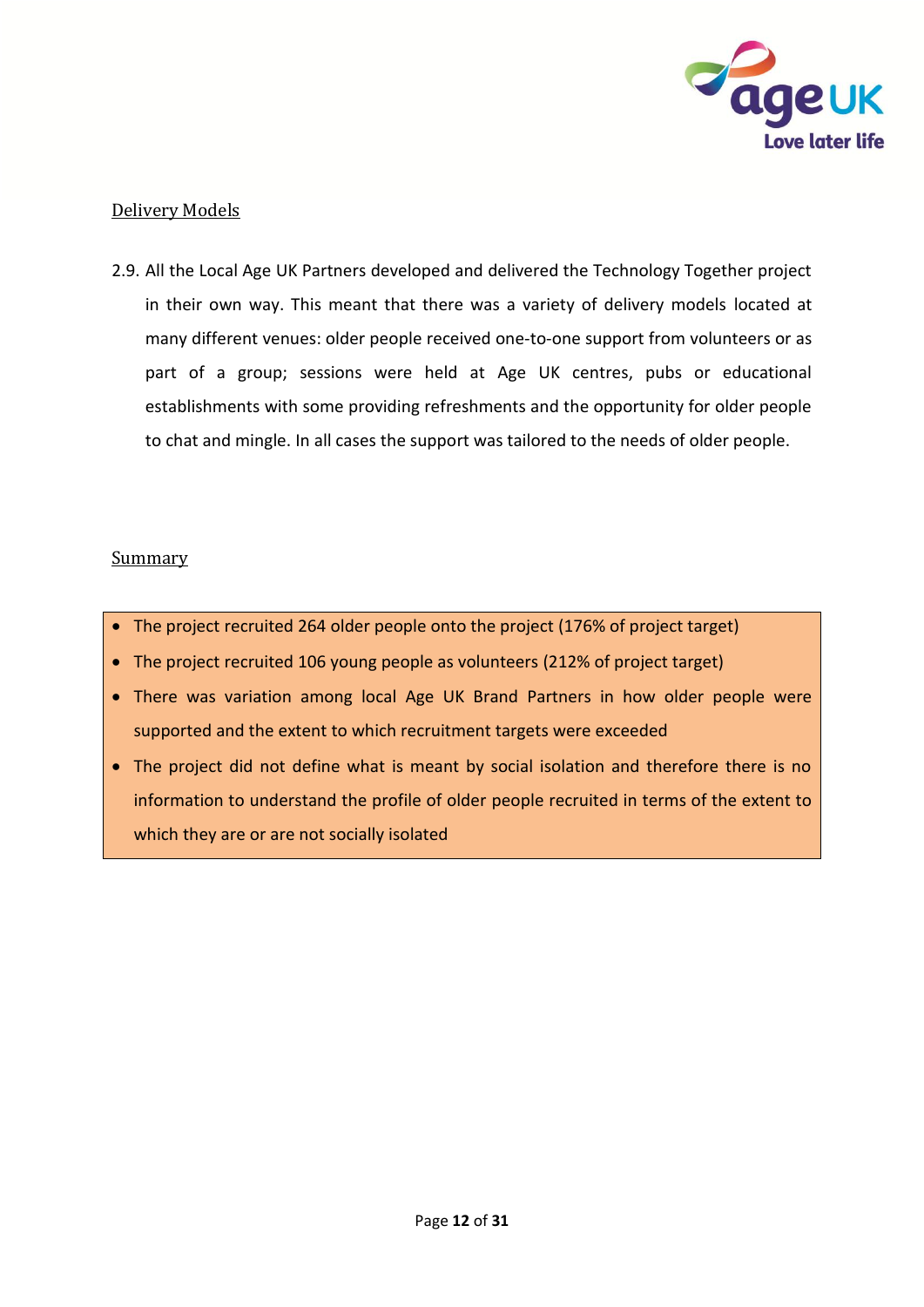

#### <span id="page-12-0"></span>**3. Older People's Experiences & Outcomes**

- 3.1. In this section the evaluation report discusses the experiences and outcomes of the older people who participated in the Technology Together project. The findings are based on a survey completed by older people, interviews with a sample of older people who attended the course and a review of case studies developed by each of the local Age UK Brand Partners.
- 3.2. The survey was designed mid-way through the delivery of the project by the Age UK Technology Together project team, and administered by the local Age UK Brand Partners. It was expected that the survey would be completed online, and of the 264 older people who participated, 19 completed the survey (i.e. response rate 7.2%). The appendix provides more information about the profile of survey respondents, the number of interviews carried out and case studies reviewed.

#### <span id="page-12-1"></span>Why did older people participate in this project?

3.3. The older people who participated in this project had a range of experience in the use of various technological devices. Some older people previously had no experience whereas others had more extensive experience; and some had previously accessed training whereas others had not. This range of experiences and access to devices meant that the reasons for older people wishing to participate in this project were diverse, and included: *wishing to learn to use computers or different technological devices*; *wishing to build on existing knowledge to learn new procedures*; and *meeting new people*.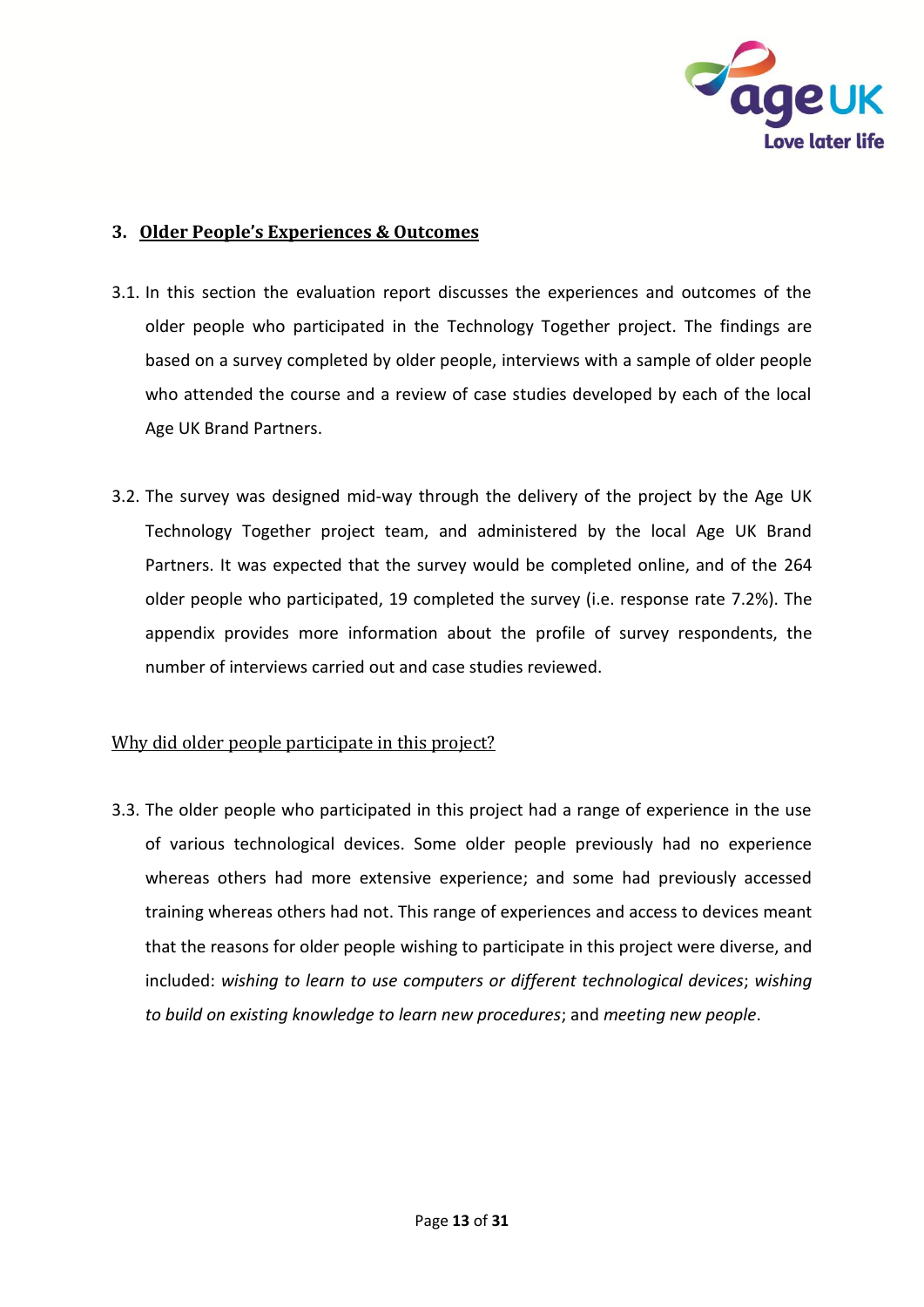

#### <span id="page-13-0"></span>How did older people benefit from participating in this project?

- 3.4. The older people participating in this project appear to have benefitted in a variety of ways. The information collected through all three methods (i.e. triangulation of the evidence) suggests that:
	- **Older people participating in this Technology Together developed their basic digital skills, including the safe use of the internet and internet related applications**: table 1 shows that of the older people completing the survey, around double the number of older people were confident (after participating in the project) *using a keyboard and mouse, using the internet and using email*; with more than double the number confident *creating secure passwords* and *identifying threats via websites and emails.*

|                                                        | <b>Before Particpating</b> | After Participating Change (% points) |    |
|--------------------------------------------------------|----------------------------|---------------------------------------|----|
| Using a keyboard                                       | 53%                        | 100%                                  | 47 |
| Using a mouse                                          | 47%                        | 89%                                   | 42 |
| Seraching for information using the internet           | 42%                        | 95%                                   | 53 |
| Sending and receiving emails                           | 47%                        | 100%                                  | 53 |
| Using a social network (e.g. Facebook)                 | 32%                        | 47%                                   | 16 |
| Using Skype (or equivalent)                            | 32%                        | 39%                                   |    |
| Shopping using the internet                            | 37%                        | 71%                                   | 34 |
| Creatng secure passwords                               | 33%                        | 84%                                   | 51 |
| Recognising secure and trusted websites                | 26%                        | 63%                                   | 37 |
| Recognising amd deleting spam and /or potentia threats | 16%                        | 78%                                   | 62 |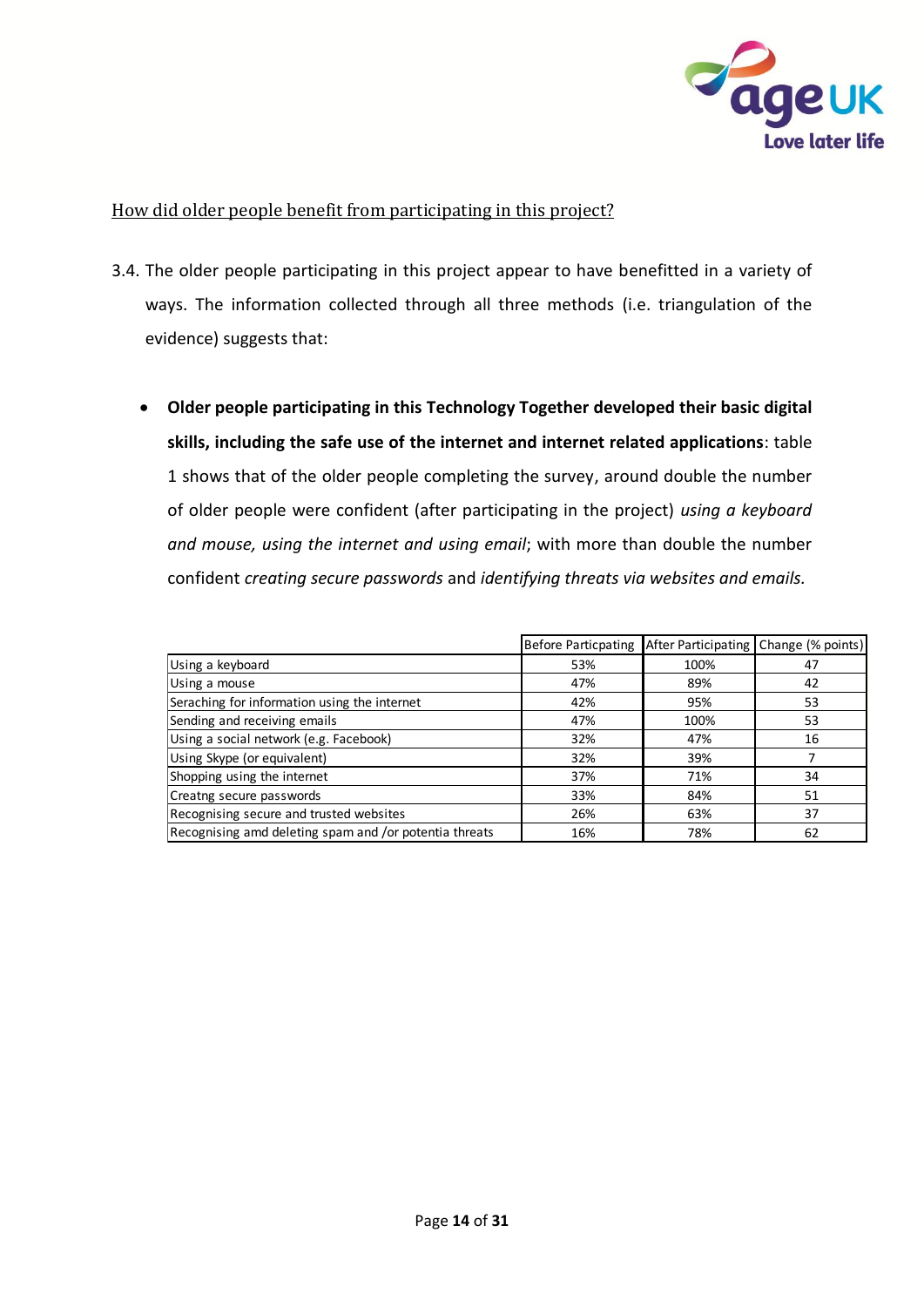

- **Older people participating in Technology Together used their newly developed skills and knowledge to carry out activities of interest**: older people developed the confidence to apply their newly gained skills and knowledge to use technology for a variety of purposes ranging from *keeping in contact with friends and family*, to *online shopping or banking* to *pursuing hobbies*.
- "*I found that it was very helpful for me to get in touch with the family…we learnt how get on facebook and it was lovely because they showed me and I got in touch with my grandson in Germany and he got back to me while doing the lesson and that was very nice…and I have a granddaughter in Canworth; I got in touch with her and showed her how to skype* "
- "*I am feeling more and more confident, as an individual it will help me keep in touch with loved ones and facilitate my need to bank online. I also think I will benefit from using the internet to gain knowledge and information. I was worried about retiring as I thought I'd have nothing to do, but not anymore*"
- "*As well as being able to play on PowerPoint I can now join in on the Age UK local history facebook site. I confidently comment on pictures of the area that I know and recognise*"
- "It's enabled me to do the research that I wanted to do...some of the research I *wanted to do on the history of my local area, enabled me to do that and look up different things*"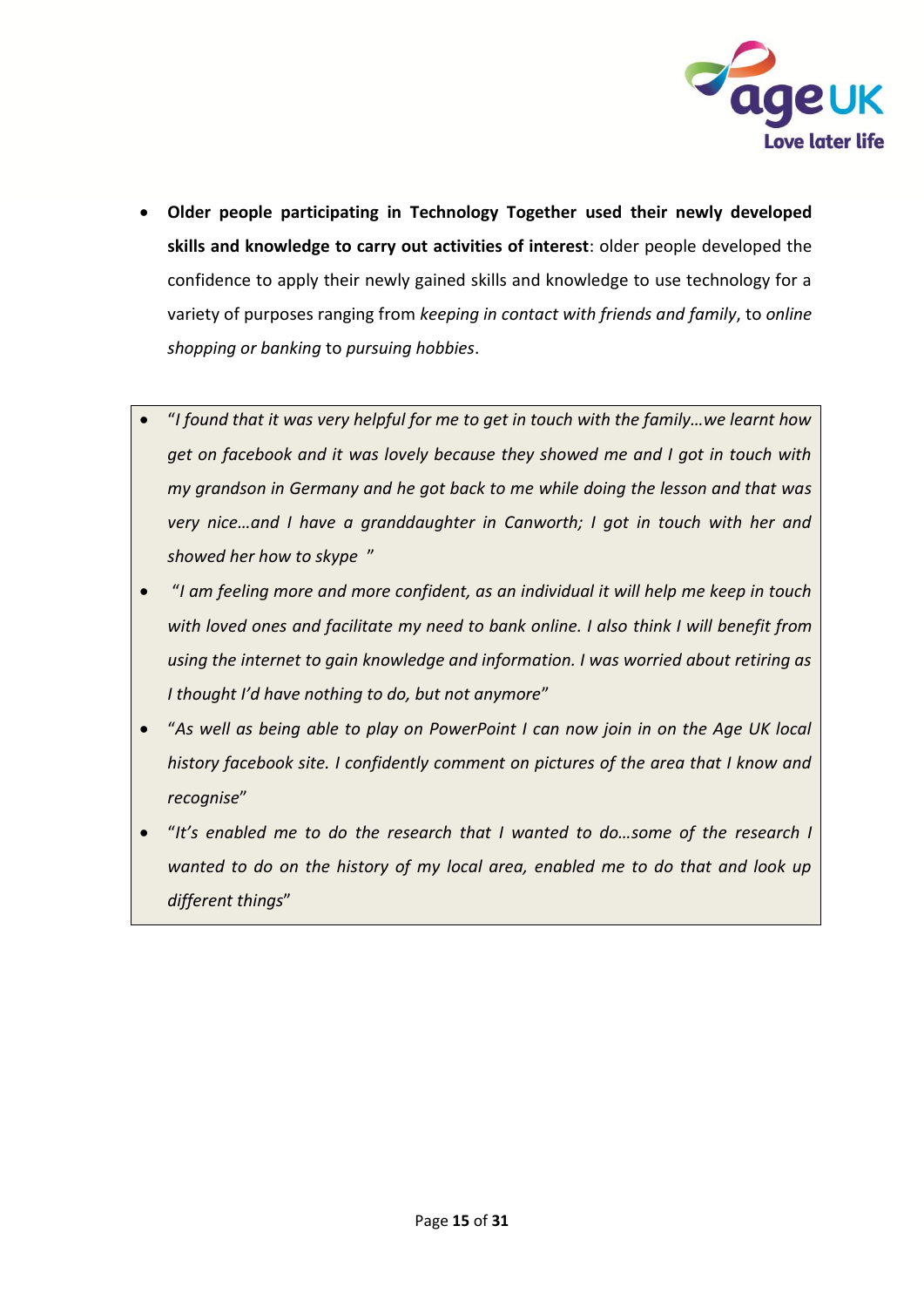

#### <span id="page-15-0"></span>How did older people find the experience of participating in this project?

- 3.5. The older people appear to have been satisfied with the experience of participating in the project. All survey respondents were satisfied with their experience, with almost 85% very satisfied. Older people looked forward to and enjoyed attending.
	- "*We do enjoy it, we have a laugh*"
	- "*I've been happy with the classes and tuition we've been getting*"
	- "*It's a really enjoyable morning – it's an hour out of the house and it gives you something to look forward to even if it's a bad day; you get up and get ready to go*"
	- "*I really enjoy it here; its somewhere to meet other people of my own age, share a laugh or two and learn something new*"

#### <span id="page-15-1"></span>**Summary**

- Older people gained knowledge and skills, and used these to carry out various activities of interest using digital technology and the internet
- Older people enjoyed their experience of participating in the project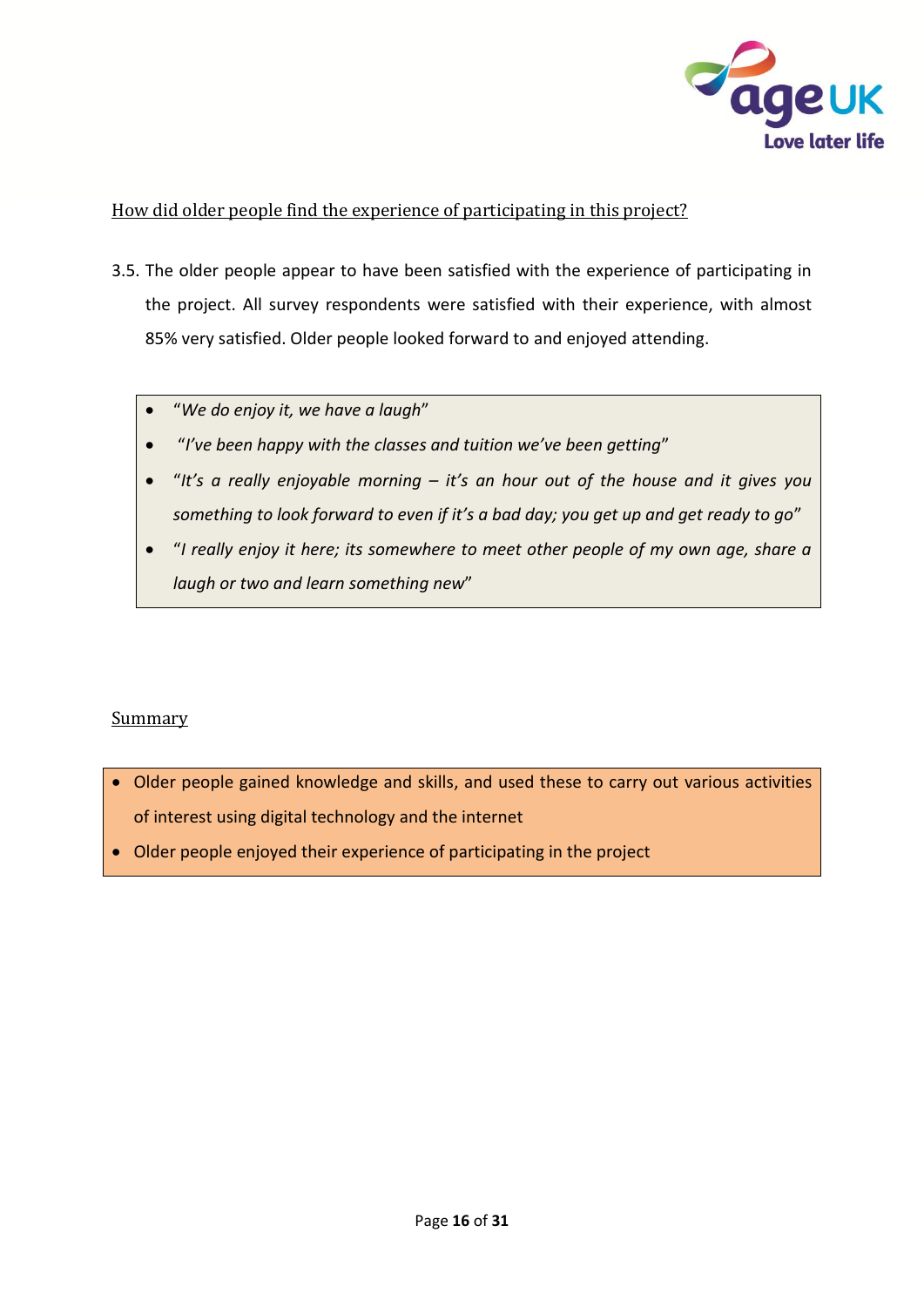

#### <span id="page-16-0"></span>**4. Young People's Experiences & Outcomes**

- 4.1. In this section the evaluation report discusses the experiences and outcomes of the younger people who volunteered to support older people to begin to develop the skill to use technology. The findings are based on a survey completed by younger people at the end of the project and interviews with four younger people.
- 4.2. The survey was designed mid-way through the delivery of the project by the Age UK Technology Together project team, and administered by the local Age UK Brand Partners. It was expected that the survey would be completed online, and of the 106 younger people who volunteered, 12 completed the survey (i.e. response rate 11.3%).

#### <span id="page-16-1"></span>Why did young people volunteer for this project?

- 4.3. The young people who participated in Technology Together volunteered for three categories of reasons:
	- to develop their skills and knowledge: two-thirds of survey respondents indicated that they volunteered to gain or develop their skills and knowledge
	- to increase their chances of employability: half of survey respondents indicated that they volunteered to increase their employability
	- to feel part of and/or give back to the community: almost 60% of survey respondents indicated they volunteered to feel part of and/or give back to their community
	- "*I was hoping I could learn new skills and also know a lot more about older people in our community*"
	- "*I can put it into CV and stuff like that"*
	- "*I wanted work experience and this was a good opportunity"*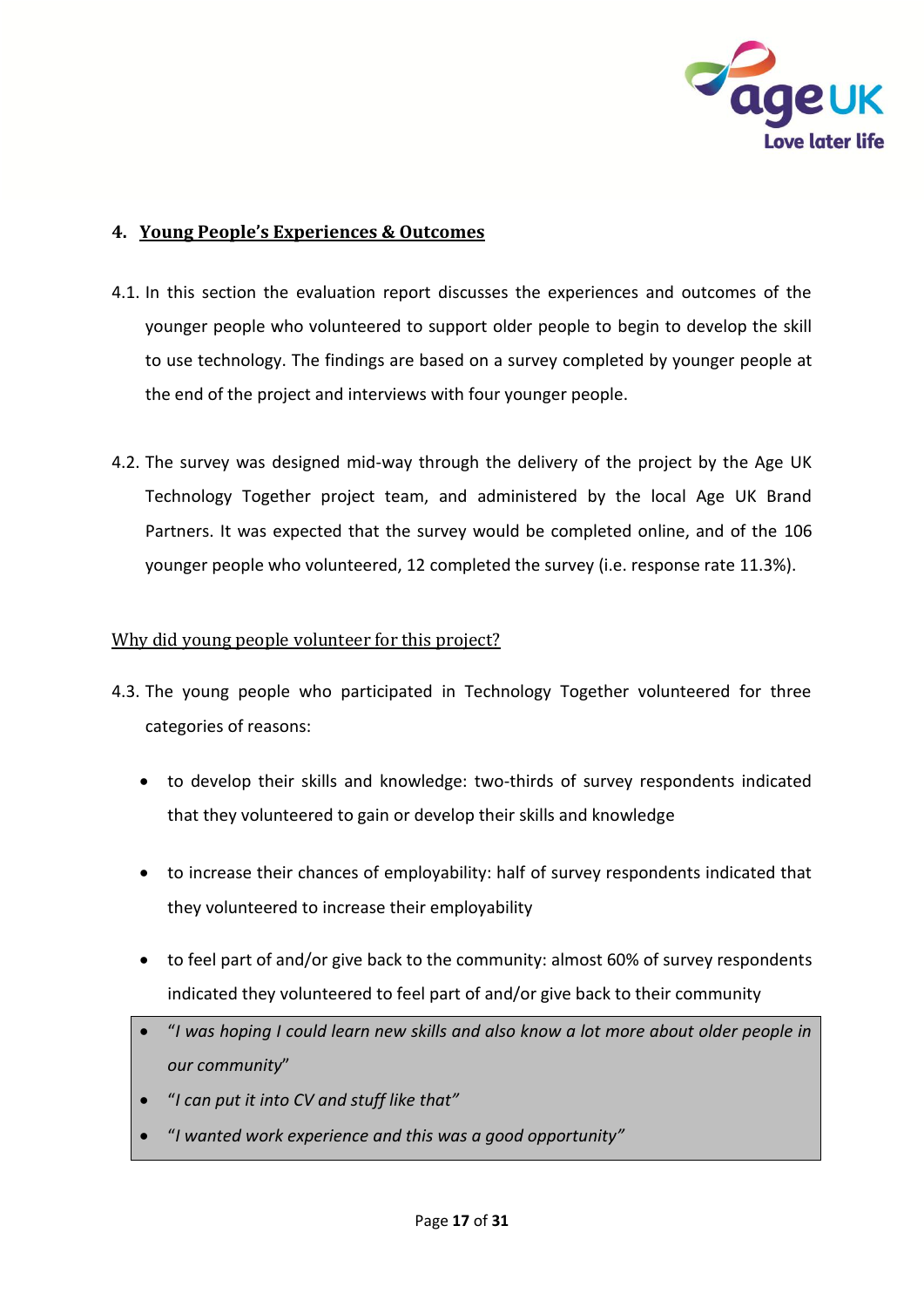

#### <span id="page-17-0"></span>What did younger people get out from their volunteering experience?

4.4. The young people who volunteered appeared to gain from their participation in Technology Together in several ways, many of these benefits reflecting their initial reasons for volunteering. The young people benefitted by *becoming more confident*, *developing their skills*, *improving their emotional well-being* and *improving their understanding of life as an older person*.

| <b>Confidence</b>           | My confidence in my own abilities                                        |        |  |
|-----------------------------|--------------------------------------------------------------------------|--------|--|
| <b>Skills</b>               | My skills (e.g. communicating, working as part of a team, numeracy etc.) | 66.7%  |  |
|                             | My own digital skills                                                    | 58.3%  |  |
| <b>Emotional Well-Being</b> | My sense of self-esteem                                                  | 66.7%  |  |
|                             | My sense of motivation                                                   | 66.7%  |  |
|                             | My willingness to try new things                                         | 75.0%  |  |
|                             | The sense that I have things to look forward to in my life               | 58.3%  |  |
|                             | My understanding of the lives and interests of older people              | 100.0% |  |
| Community                   | My sense that I am making a useful contribution                          | 100.0% |  |

Table 3: Volunteers experiencing increase in skills, knowledge and well-being

- 4.5. As shown in table 3, the biggest benefits to young people volunteering in Technology Together was an increase in confidence and a feeling of contributing to the community, including understanding older people. All volunteers completing the survey saw an increase in these categories of benefits. An increase in skills and emotional well-being followed with somewhere in the region of two-thirds of survey respondents indicating an increase in these categories of benefits from participating in Technology Together.
	- "*During this process I've learnt many new things*"
	- "*My technical skills have improved a little…being able to talk confidently. And just to be able to say on my CV [that] I've done this, that will open doors for me as a person, like in my career as well as in my personality and my social skills*"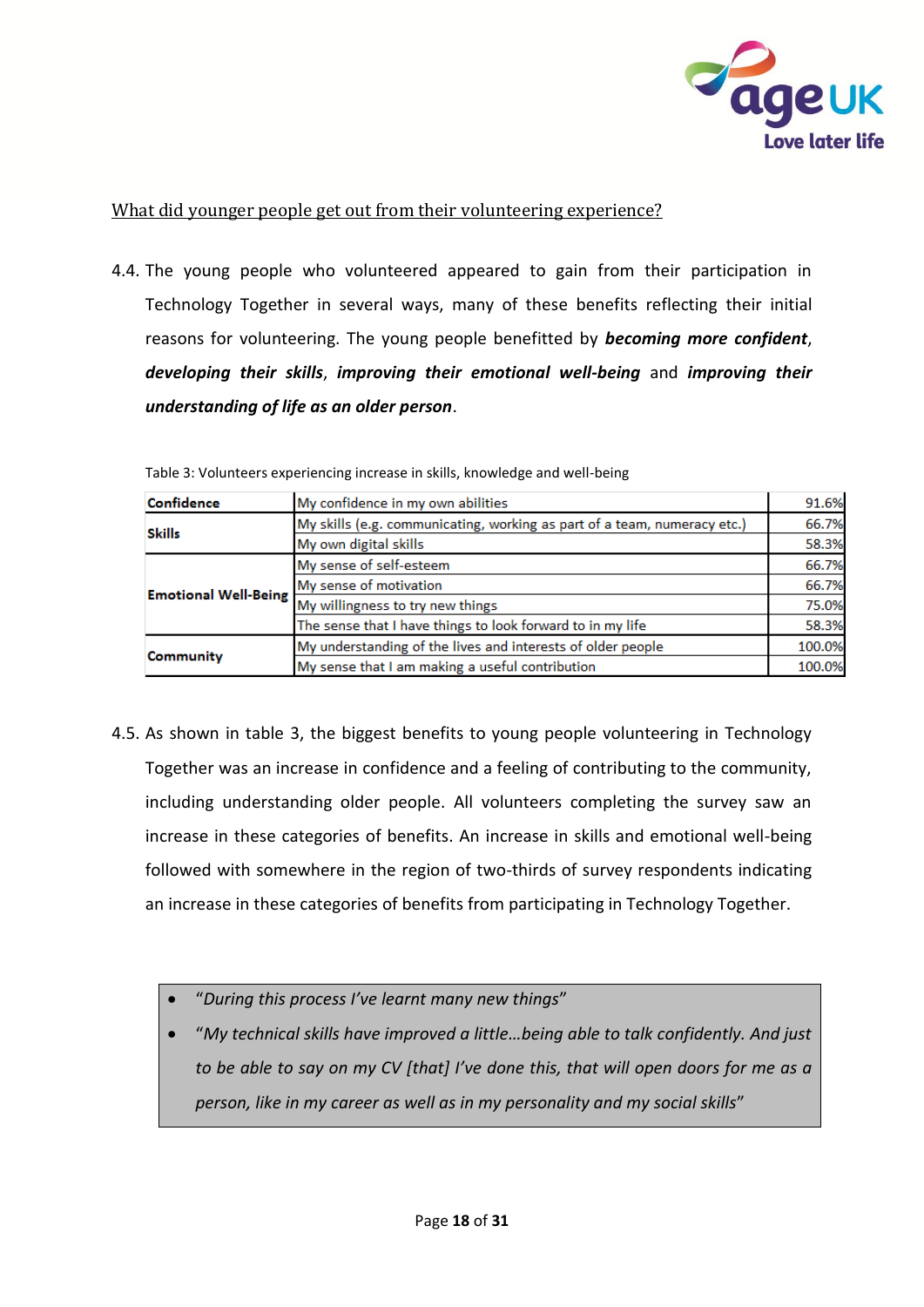

- "*Skills developed were to learn how to talk to older people but also to understand what older people face in the community and to understand some technical skills with computers and such other things like that*"
- "*I feel like I have developed lots of social skills…definitely confidence and breaking down barriers between generations*"
- "*[Volunteers] developed in confidence and their appreciation of older people in the aging process and things like that. Through volunteering lost quite a couple because of developed skills, and I think most of it was about their confidence so lost a couple who were able to get employment. There was one particular one who had been unemployed for quite a period of time but through volunteering helped him get the job I think in the end*."

#### <span id="page-18-0"></span>How did younger people find the experience of volunteering for this project?

- 4.6. In addition to developing new skills and knowledge, the young people who volunteered for Technology Together appear to have had an enjoyable experience, finding it rewarding and something that they would recommend to other young people.
	- "*Enjoyable, possibly inspiring because helping the community build something of a project which doesn't cost them anything*"
	- "*I found it's been lots of fun, and I felt very rewarding*"
	- "*It's a different experience. It's something that I think everyone should go through. It kinda of opens up everything that you thought about…all the stereotypes of older people are just gone. I mean people see them as old and boring and smelly or whatever and it's not true, they're really lovely people. I'd recommend every single person to do it*"
	- "*It was a great experience for me, and I really enjoyed taking part in the sessions and helping others to understand how to use the computers. And I loved listening to stories I was told and just chatting to the people there*"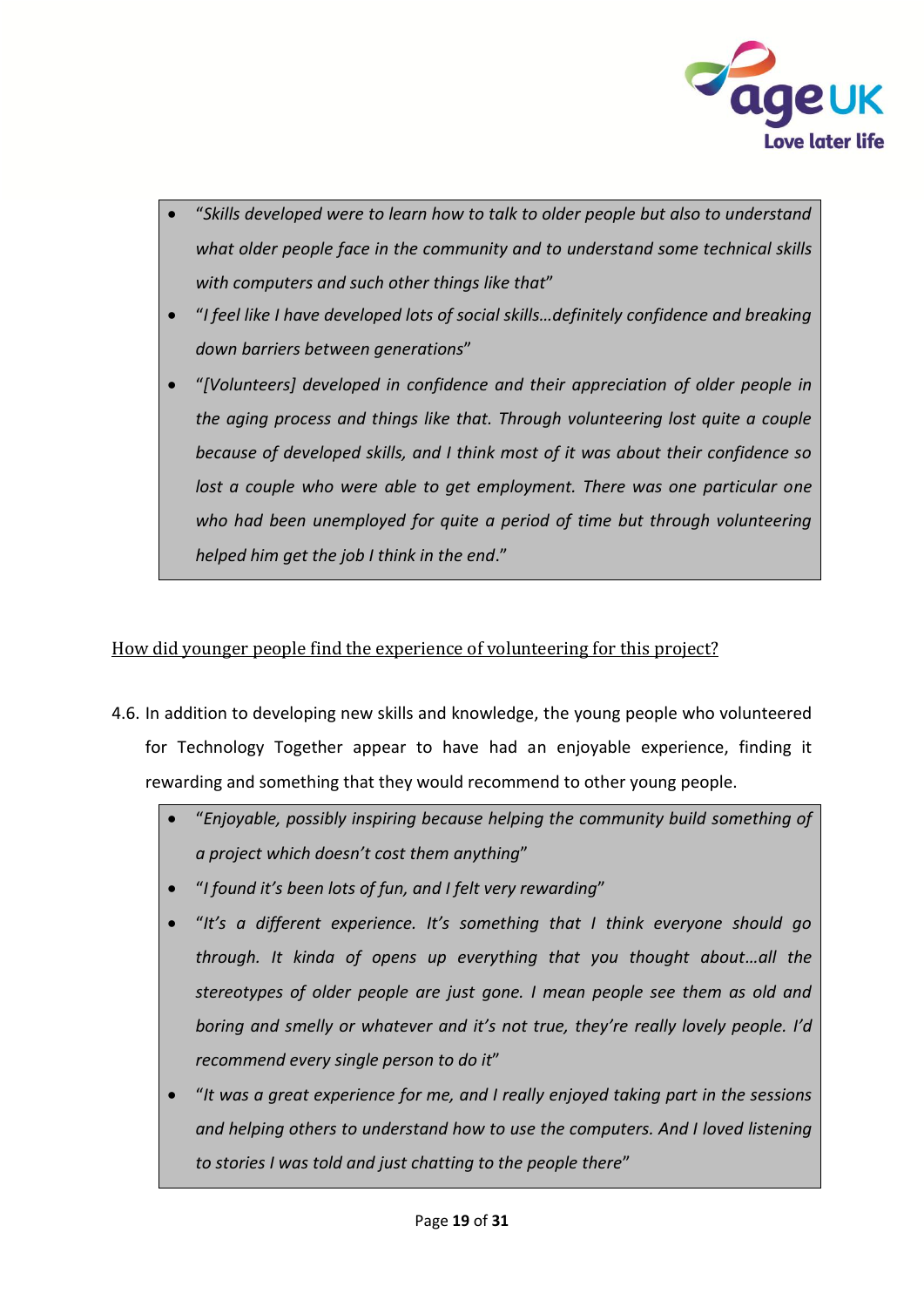

#### <span id="page-19-0"></span>**Summary**

- Young people became more confident and developed their skills
- Young people improved their emotional well-being
- Young people improved their understanding of life as an older person
- Young people enjoyed their volunteering experience, and found it rewarding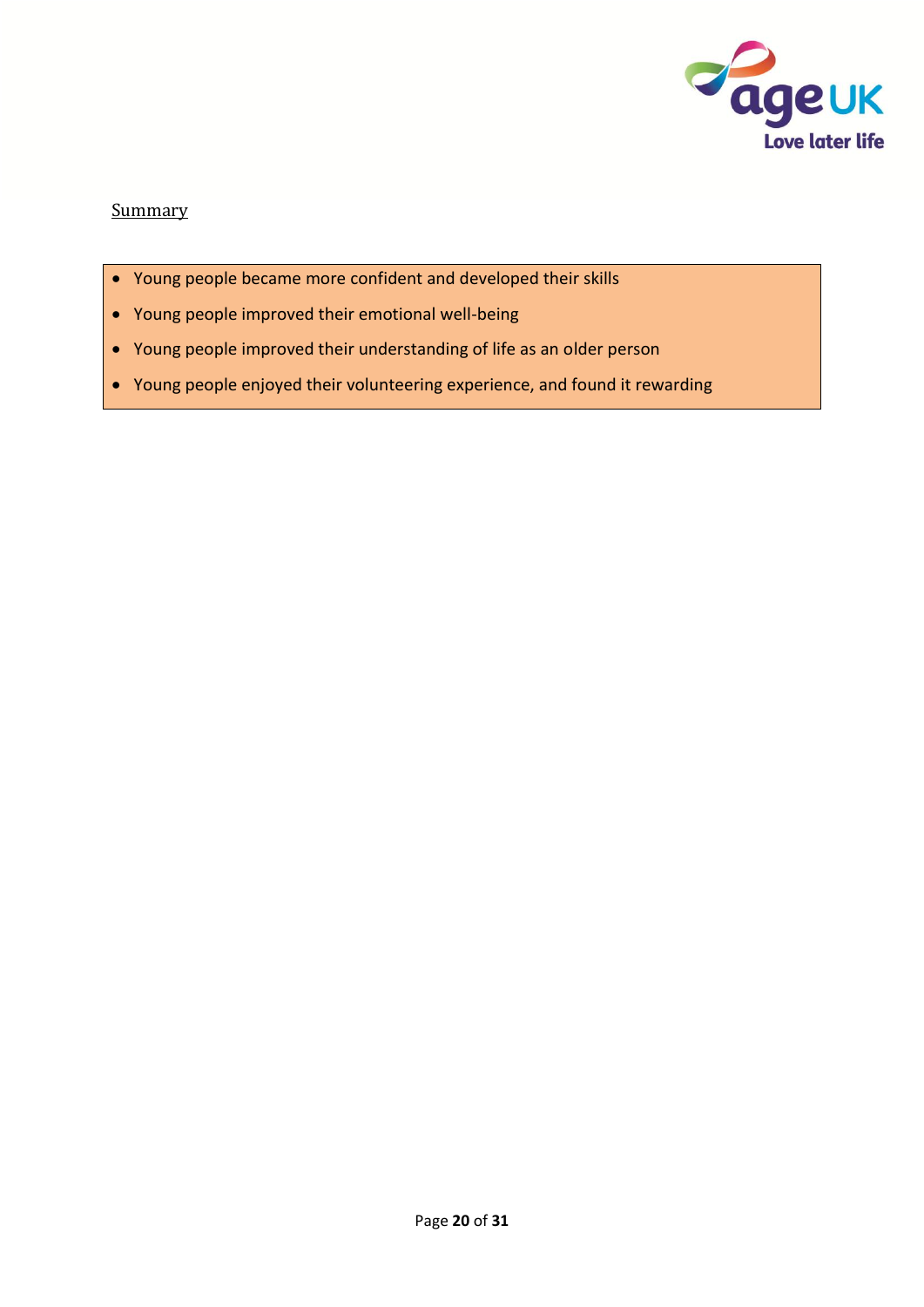

#### <span id="page-20-0"></span>**5. Lessons for effective delivery of model**

- 5.1. In this section the evaluation report discusses the experiences of delivering this model, focusing on the areas that have been highlighted as important to deliver this model effectively. The findings are based on interviewing each of the five local Age UK Brand Partners delivering the Technology Together project and understanding the successes and challenges they faced, along with the interviews with older people participating.
- 5.2. Through the interviews the following issues were raised as important elements to the successful delivery of the Technology Together project:
	- **A lead in time before delivery begins is helpful and preferably one that is at least two months long.** The ability of Age UK Brand Partners to successfully deliver a project is dependent on the infrastructure being in place and the resources being available. Identifying and organising venues, purchasing the required equipment, recruiting younger people to volunteer, and identifying and recruiting socially isolated older people all take time and cannot begin until the funding available is confirmed. Therefore an initial period of time to put the resources in place and build the infrastructure is needed. "*When you apply for funding you often do not know you are going to get the funding until a certain time and then when you hear you've got the funding you usually have to hit the ground running. So not knowing you've got it and having to work straight away its quite taxing really. So on this occasion*  when we heard we got the funding and we had a month to get ready, ideally it *would be nice to have two months even three but that can't always happen, at least having some time to establish yourself was better than none.*" 2

**.** 

<sup>&</sup>lt;sup>2</sup> Local Age UK Brand Partners were notified of their participating in this project on 7<sup>th</sup> March 2014, with the training day taking place on  $7<sup>th</sup>$  April 2014 and delivery expected to begin from May 2014. There was a two month period between notification and expected delivery start day but the impression was that preparation time only began after the training day, hence only one month.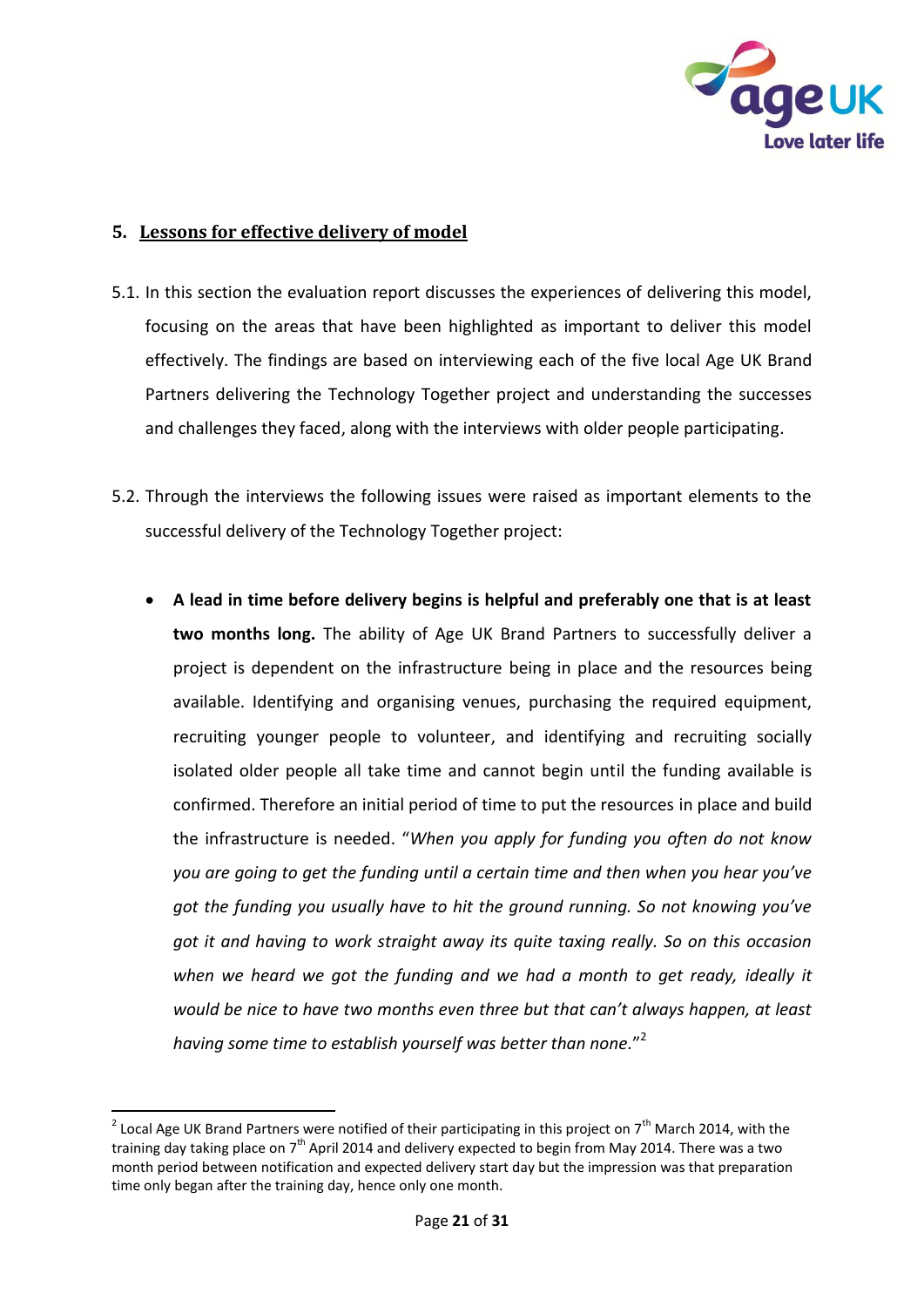

- **Local Age UK Brand Partners having the opportunity to meet with each other.** Age UK Brand Partners tend to have different experiences of delivering intergenerational projects and bringing them together at an early stage enables the knowledge gained through the years – what works, the challenges – to be shared among the network. This can be of particular help to these Age UK Brand Partners who are less established in the field of offering intergenerational projects. "*Very helpful because you could network a bit better…and it never fails to amaze me how many different Age UKs are doing different things but all around the same IT project and its really inspiring when you meet up with people; gives you so many more ideas about how to run things. Very helpful.*" 3
- **Make sure the age group of volunteers wishing to be used fits with the delivery timeline for the project.** The delivery of the Technology Together project between the months of April and October meant that in some areas, recruiting the types of volunteers that the Local Age UK Brand Partner wished to was challenging, because of exams and the summer break. "*The timing of the project was really really bad for working with younger people and that was something that came out of the big Mi-Community evaluation… pity that…[when we] got to run the programme that it actually run over the summer months when it is not very good and conducive to work with anybody young or old to be honest….this was a big recommendation that came out of MiCommunity, the optimum time to work with young people is Autumn to Easter*."
- **Make sure the venue is suitable.** It is important that the venue to be used is suitable and working, especially when working with educational establishments given the safeguarding issues and just managing the interaction between hundreds of children and a few older people. "*Restrictions of the school…things like access to*

**.** 

<sup>&</sup>lt;sup>3</sup> Local Age UK Brand Partners were brought together on 7<sup>th</sup> April 2014 at the training day and participated in conference calls; they were also invited in July 2014 to a celebratory event for the completion of other Age UK digital inclusion projects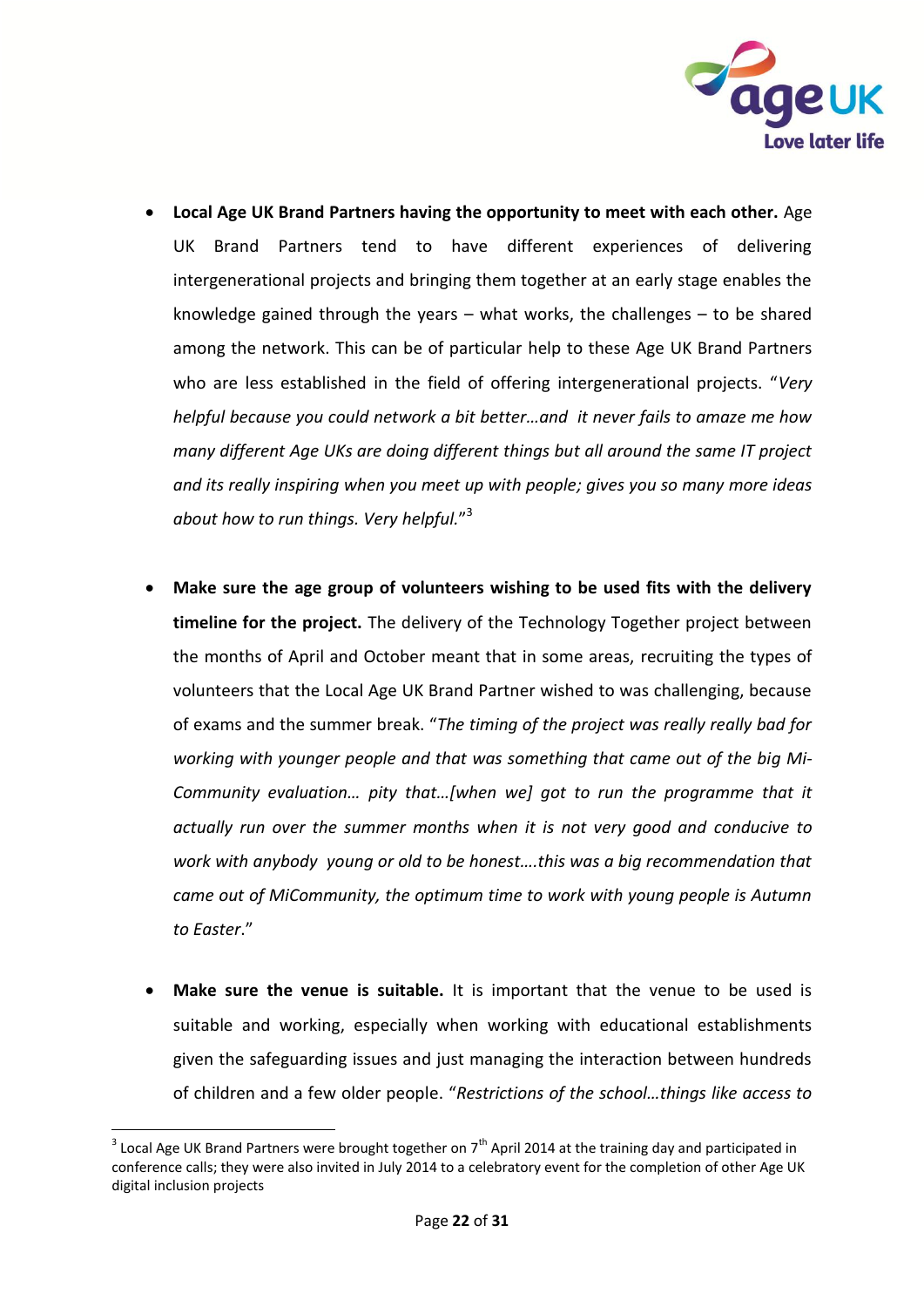

*the full suite of internet things you would normally want to look at as an older person…the whole safeguarding thing which I am completely not going to knock but which was at bizarre bureaucratic levels; for instance we were very much given take it or leave it this is what we do this is when we meet this is what happens this is where we will meet, and thankfully there were enough heads on board to say that if we have to meet here lets come in through a different entrance which will make it much more accessible to older people…don't have to go through piles and piles of corridors at lunchtime.*"

 **Make sure the equipment and materials are available in a timely manner, suitable and accessible.** The successful delivery of the project is highly dependent on the equipment required to deliver the project being available and working. A fail on this front can significantly impact upon the quality and quantity of the project delivery. For example, the e-platform training material developed by YouthNet was considered by many to have appropriate content and be useful, but the late delivery of the product and the chunkiness of the access meant it was not as helpful as it could have been.

"*The content is very useful, it's just a bit clunky the website from getting back after completing one section*"

"*Platform was possibly quite clunky in terms of loading up each module and it meant something in the schools computer was not going to accept that download*"

 **Tailor the contents to suit the goals and needs of older people but ensure, if required, the basics are covered.** Different older people have different levels of experience and skills and wish to learn different things. Therefore to successfully engage older people and develop their knowledge and skill sets it is important to tailor the contents of what is taught to what older people wish to learn. "*Personalised and tailored to the need of older person, I mean obviously we go with some content there if older person aren't quite sure what they want to learn; we*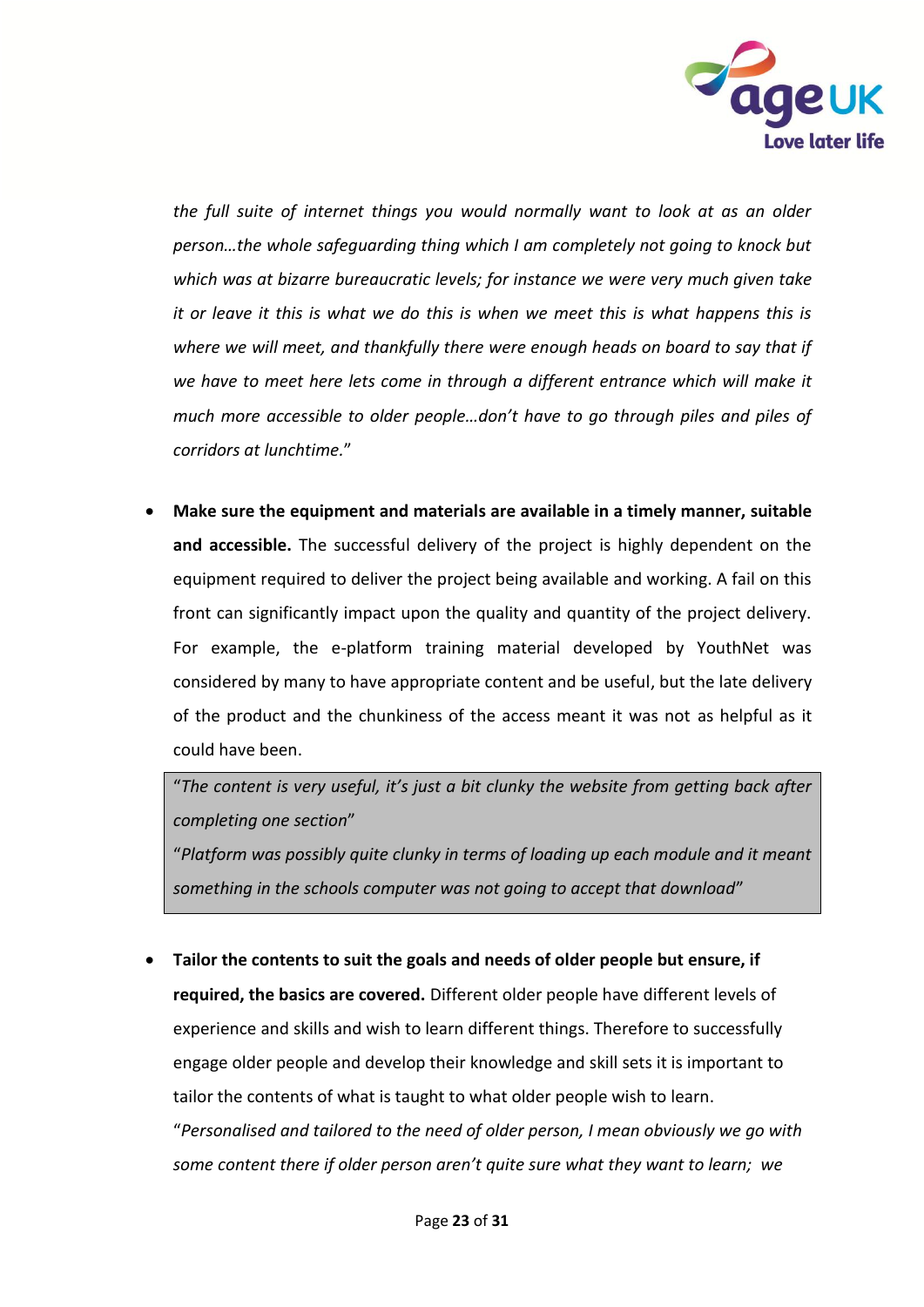

*have you know suggested type of content but no try and tailor it to exactly what they want to learn whether it be learn how to email and things like that…we did original go through the basics because think it is important…unless you cover the basics they get frustrated.*"

 **Ensure volunteers have appropriate social skills.** Many younger people will already be more technologically literate than the older people they support. Therefore it is important that younger people who are recruited have the social skills to use their knowledge and skills to support older people.

"*Patience…interest in the older person so interest in other people, and not necessary computer skills. Interested in working alongside a person to find things out and bring solutions, and the business about - and it's such a big skill to use - enabling people to learn for themselves…really hard to let people learn at their own speed and that is a massive learning thing for young people and think comes from valuing the older person*"

"*It didn't seem to be so much the IT skills, it was more the social skills because all the volunteers could do the basic IT a lot more than the older people could do, but some of the volunteers were a bit shy when they came in and so I think the volunteers more being friendly and approachable, I think they were higher on the skill set than the actual IT skills. They had to make the older person feel comfortable and to make them feel if they made mistakes it was okay*"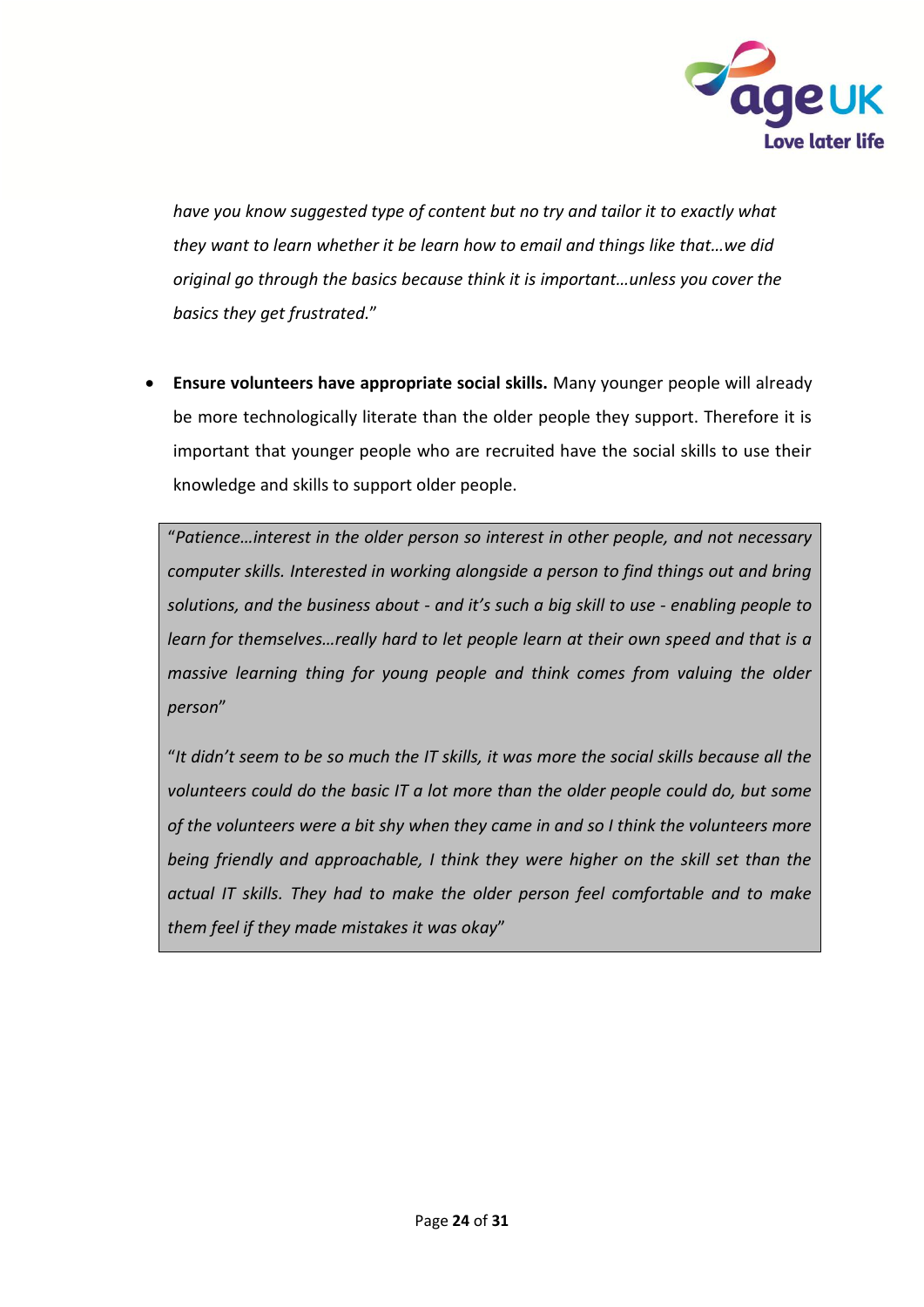

**• Have staff and volunteers who are patient and friendly.** Every positive experience has been accompanied by positive remarks about the staff and volunteers who supported the older people. Having the right staff and volunteers is crucial to providing a positive experience for older people.

"*Everyone is very helpful, the teachers are very good and patient and everyone has a smile on their face*"

"The teachers are every so patient and helpful"

"*I enjoyed contact with the young people because they were so nice. The one I had who was a young lad when I said great I now know how to do that he was really chuffed that he had taught ne something I could do* "

#### <span id="page-24-0"></span>**Summary**

- A lead in time before delivery begins is helpful and preferably that is at least two months long
- Local Age UK Brand Partners having the opportunity to meet with each other
- Make sure the age group of volunteers wishing to be used fits with the delivery timeline for the project
- Make sure the venue is suitable
- Make sure the equipment and materials are available in a timely manner, suitable and accessible
- Tailor the contents to suit the goals and needs of older people but ensure, if required, the basics are covered
- Ensure volunteers have appropriate social skills
- Have staff and volunteers who are patient and friendly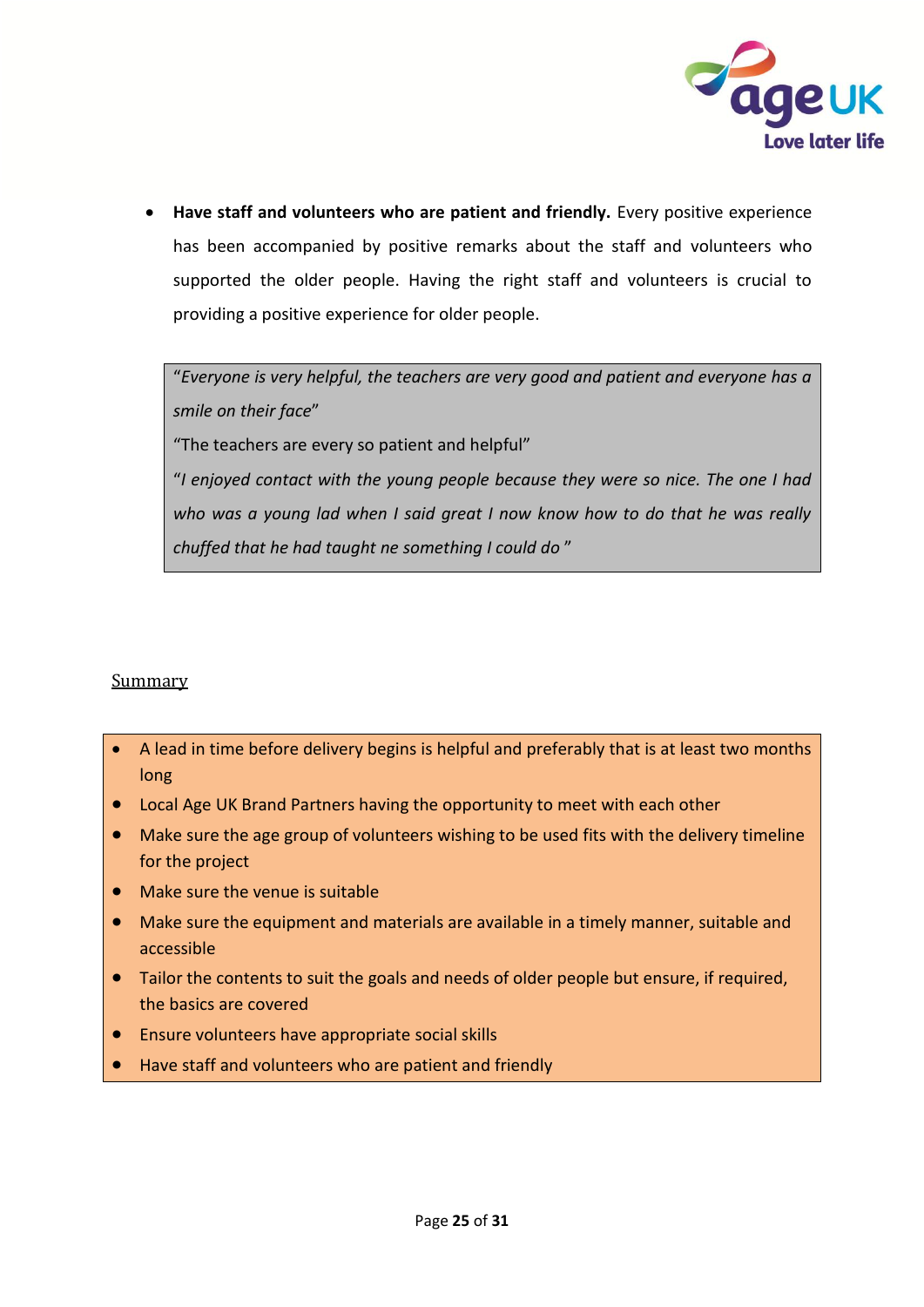

#### <span id="page-25-0"></span>**6. Limitations of the evaluation**

- 6.1. In this section the evaluation report discusses the limitations of the evaluation.
- 6.2. The evaluation findings are based on documentary analysis, monitoring information collected by the Technology Together project team, interviews with each of the five local Age UK Brand Partners delivering the project, a survey completed by older people and younger people, interviews with a sample of older people who participated and a review of case studies developed by each of the local Age UK Brand Partners.
- 6.3. The Age UK Research Team was commissioned to carry out the evaluation of the Technology Together project mid-way through the delivery phase. The Research Team was therefore not involved in the design of the project or the decision on what monitoring data was to be collected. This meant that there was information that would have added insight into the success or otherwise of the project that was not collected as it was not identified as being required at the design phase of the project.
- 6.4. The involvement of the Age UK Research Team towards the end of the project also meant that resources that could be devoted to the evaluation were minimal and so indepth work looking at how different models differed in their success could not be investigated in detail, meaning a key element of the evaluation could not be effectively carried out.

#### <span id="page-25-1"></span>Summary

- The evaluation framework should be designed as the project is developed to ensure appropriate information is identified for collection in the least burdensome way
- The evaluation team not being involved at the design stage of the project limited the types of questions that the evaluation could answer, and in particular meant learning on the successes of different delivery models could not be assessed in detail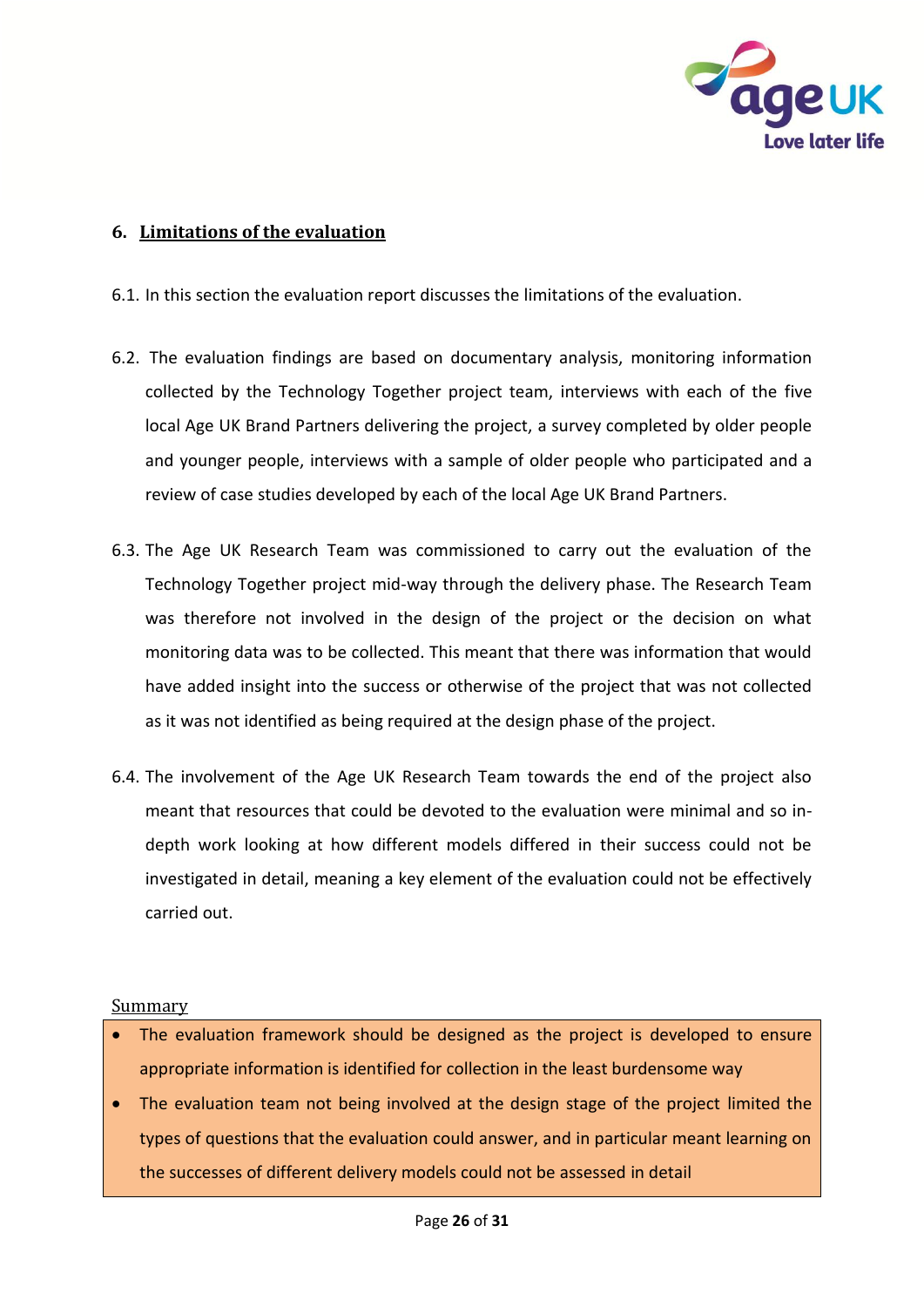

#### <span id="page-26-0"></span>**7. Conclusion**

- 7.1. The Technology Together project aimed to support socially isolated people, using an intergenerational model, to begin to develop the skills to use technology to remain in contact with friends and family, along with providing an accessible way to introduce them to the benefits of the digital worlds. It also aimed to provide young people the opportunity to engage with their community and develop their own personal skills.
- 7.2. The project was successful in reaching the target number of older and younger people. Older people enjoyed participating in the programme, including interacting with younger people, and became more confident in using technological devices; gaining knowledge and developing new skills. Younger people similarly enjoyed the experience and developed their confidence and skills, finding it rewarding to support the local community and developing a greater understanding of the lives of older people.
- 7.3. Older people built on their confidence and used the skills they developed for a variety of purposes including keeping in touch with friends and family. The various avenues of recruiting older people, and their enjoyment in interacting with other people and using technology to keep in touch with friends and families, is likely to contribute to reducing social isolation (ceteris paribus) for at least some of the older people who participated in the project. However, because the project did not have an agreed definition of social isolation it is difficult to identify the profile of social isolation amongst those older people who participated in the project and therefore the extent to which this project may contribute to its reduction or management.
- 7.4. The project has also identified a number of factors that that are considered important for the successful delivery of an intergenerational type of project, many of which are applicable more generally.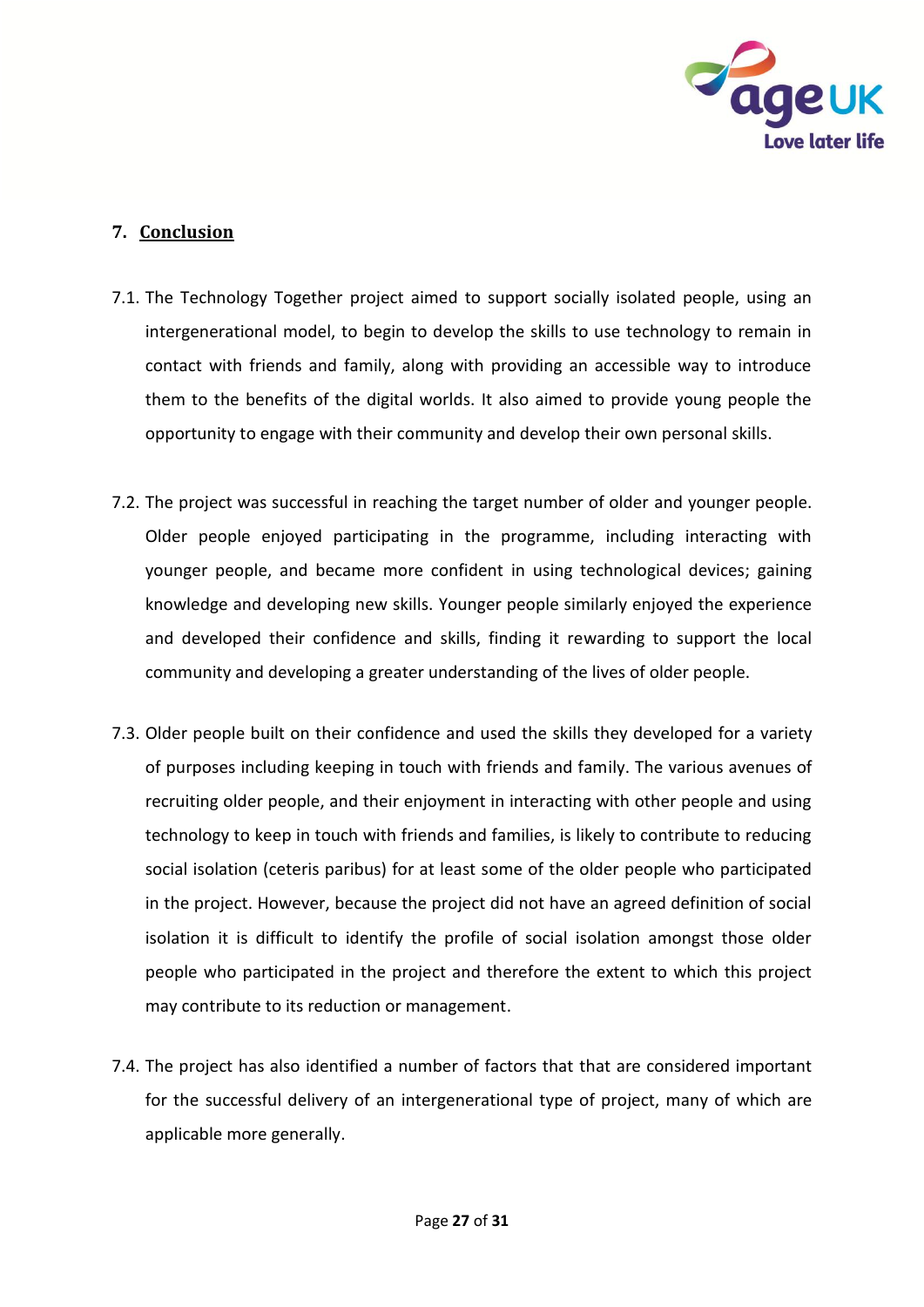

#### <span id="page-27-0"></span>**Annex – Sources of Evidence for Evaluation**

The findings of this evaluation are based on documentary analysis, monitoring information collected by the Technology Together project team, interviews with each of the five local Age UK Brand Partners delivering the project, a survey completed by older people and younger people, interviews with a sample of older people and volunteers who participated and a review of case studies developed by each of the local Age UK Brand Partners.

#### <span id="page-27-1"></span>Monitoring Data

Monitoring data was collected by the Technology Together project team and consisted of information on the number of older people and volunteers recruited to the project.

#### <span id="page-27-2"></span>Older People's Survey

The older people's survey was created by the Technology Together project team for older people to complete at the end of their participation in the project. It was to be completed online. Nineteen older people of the 264 who participated in the project completed the survey – a response rate of 7.2%. The profile of those completing the survey is as follows:

- 75% are female (number of older people responding, n =16);
- Ranged in age between  $61$  and  $85$  (n=14);
- $\bullet$  all are retired (n=14);
- almost 85% are White British and almost 8% Arab / Arab British (n=13);
- almost 77% are Christians with almost 8% Muslim (n=13);
- almost 65% have a disability  $(n=14)$
- around 42% had previously received computer and/or internet training (n=19)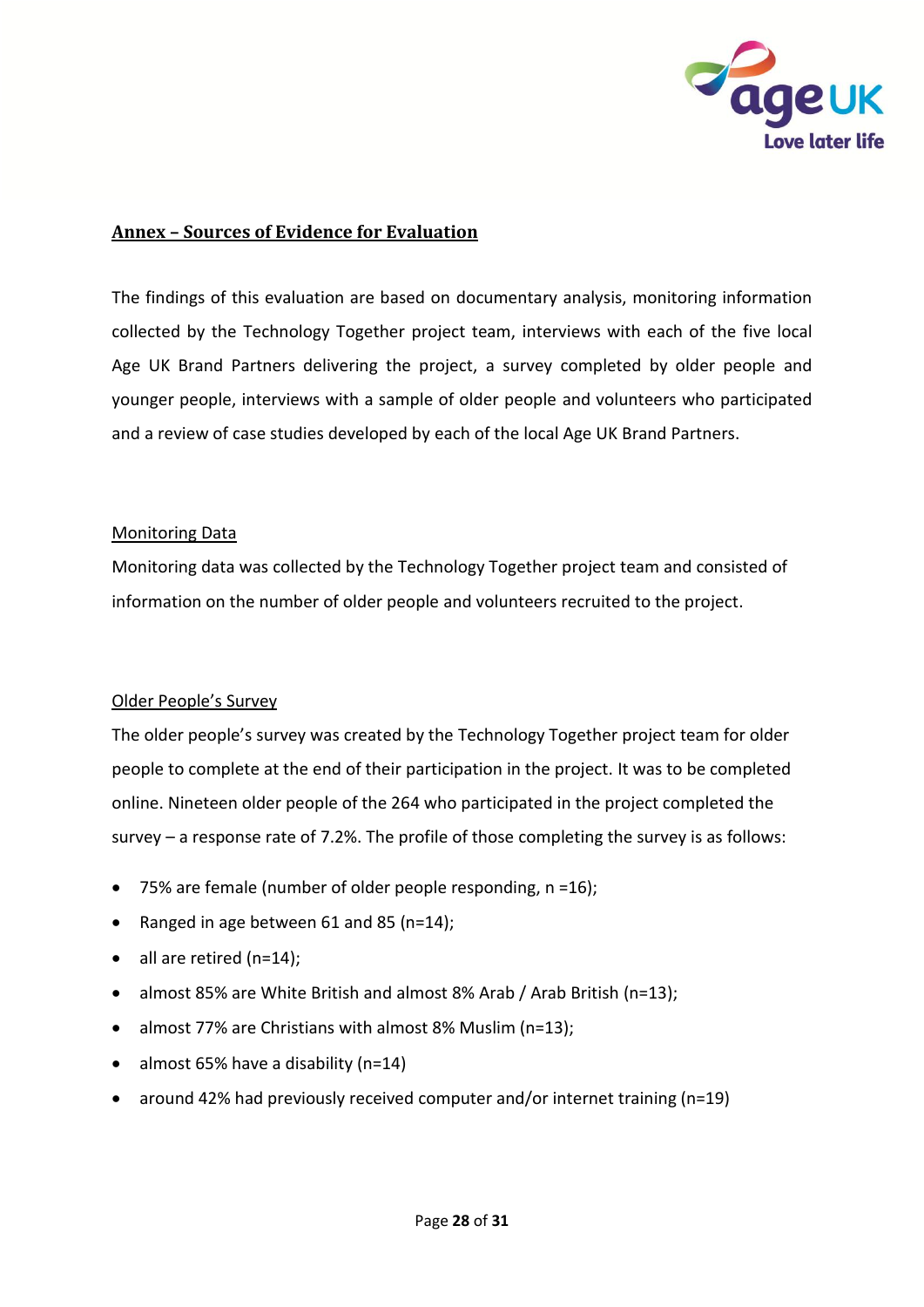

#### <span id="page-28-0"></span>Younger People's Survey

The younger people's survey was created by the Technology Together project team for older people to complete at the end of their participation in the project. It was to be completed online. Twelve younger people of the 106 who volunteered in the project completed the survey – a response rate of 11.3%. The profile of those completing the survey is as follows:

- 33% are female (number of older people responding, n =12);
- Ranged in age between 16 and 2 ( $n=9$ );
- Almost 82% are English/Welsh/Scottish/Northern Irish and almost 18% Chinese (n=11);
- 33% are Christians with 66% having no religious affiliation (n=12);
- Almost 17% have a disability  $(n=12)$
- Almost 59% are new to volunteering (n=12)
- Almost 42% have previously worked with older people (n=12)

#### <span id="page-28-1"></span>Interviews

The evaluation team carried out 10 telephone interviews – one with each of the local Age UK Brand Partners delivering the project, seven with older people who participated in the project and 3 young people were volunteers. Table A1 provides information on the number of older and younger people interviewed, by the local Age UK Brand Partner that delivered the service to them.

Table A1: Number of Interviews

| Age UK Brand Partner  | Number of staff<br>interviewed | Number of<br>volunteers<br>interviewed | Number of older<br>people interviewed |
|-----------------------|--------------------------------|----------------------------------------|---------------------------------------|
| Age UK London         |                                |                                        |                                       |
| Age UK North Craven   |                                |                                        |                                       |
| Age UK Salford        |                                |                                        |                                       |
| Age UK South Tyneside |                                |                                        |                                       |
| Age UK Wirral         |                                |                                        |                                       |
| <b>Total</b>          |                                |                                        |                                       |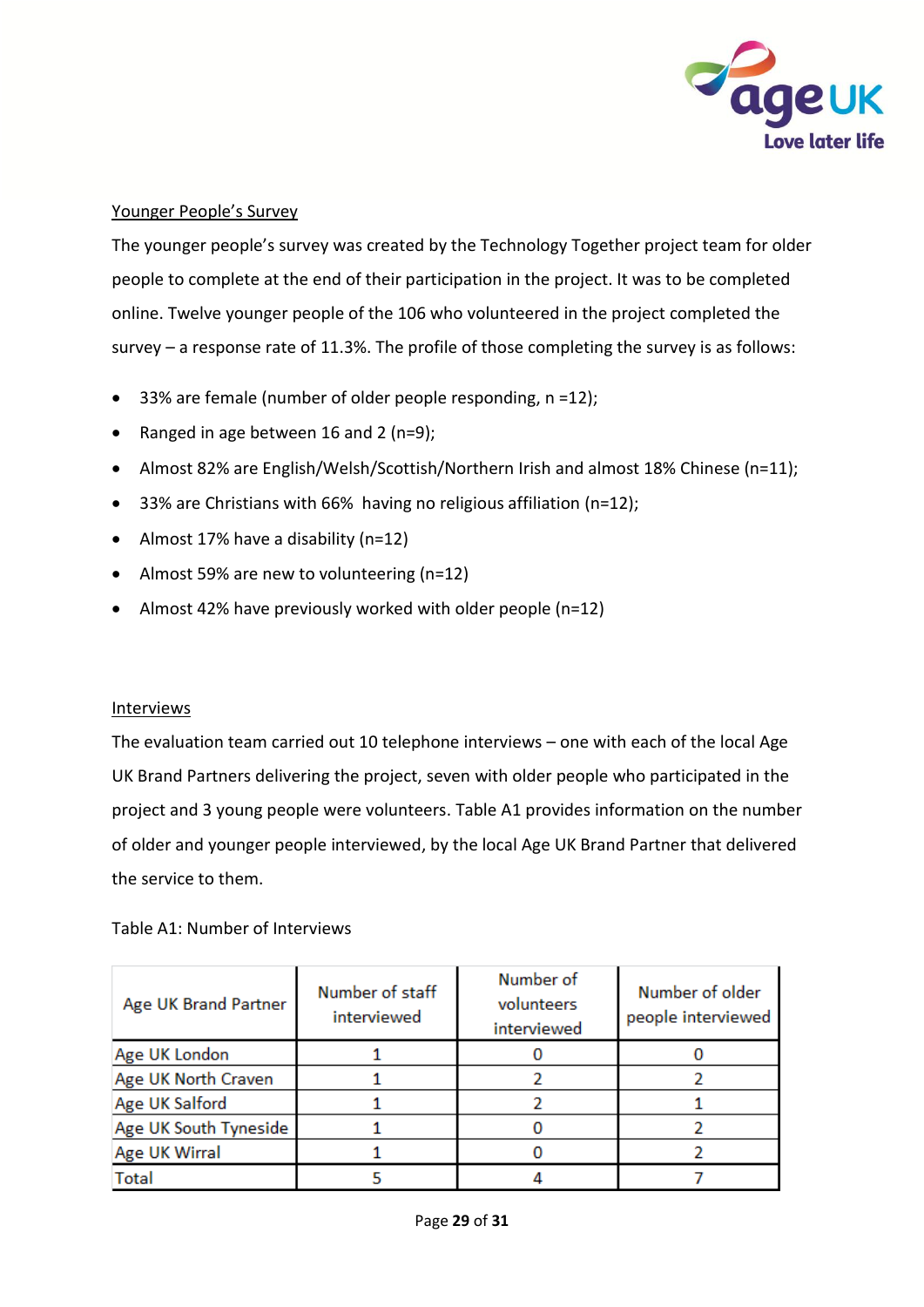

#### <span id="page-29-0"></span>Case Studies

The local Age UK Brand Partners developed case studies of older people who participated in the project. Table A2 provides information on the number of case studies reviewed by the evaluation team evaluation team.

Table A3: Number of Case Studies Reviewed

|                       | Number of case   |  |  |
|-----------------------|------------------|--|--|
| Age UK Brand Partner  | studies reviewed |  |  |
| Age UK London         | *?               |  |  |
| Age UK North Craven   | З                |  |  |
| Age UK Salford        |                  |  |  |
| Age UK South Tyneside |                  |  |  |
| Age UK Wirral         | З                |  |  |
| otal.                 | 1 Q              |  |  |

\*case studies taken from Age UK London Progress Report